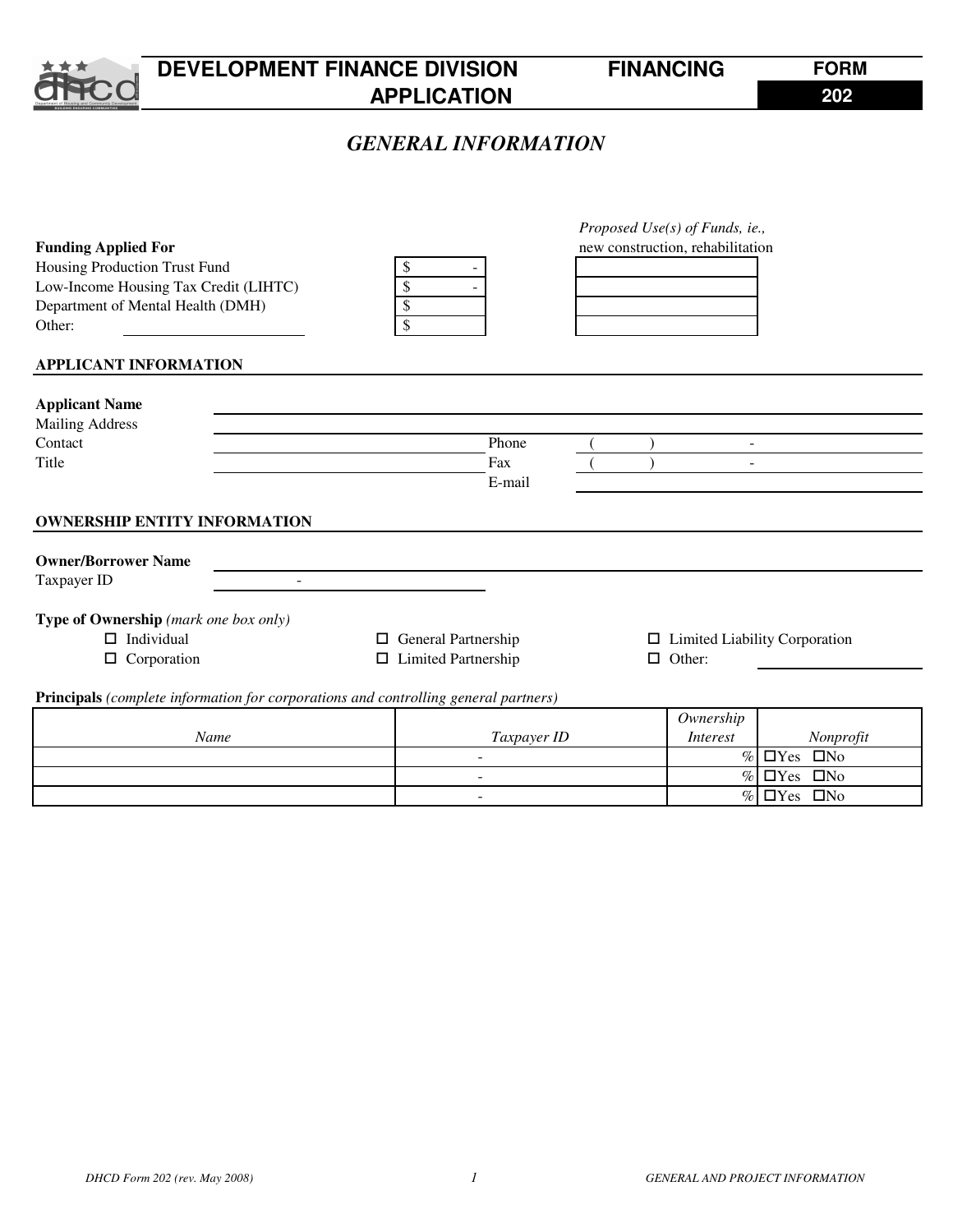### **PROJECT INFORMATION**

| <b>Amenities</b> (mark all that apply)<br>□ Cable Access<br>$\Box$ Transportation Services<br>$\Box$ Carpet<br>$\square$ Dishwasher<br>$\square$ Disposal<br>$\Box$ Microwave                                                                                                                 | $\Box$ Laundry Facilities<br>$\Box$ Washer/Dryer Hook-up<br>$\Box$ Other:<br>$\Box$ Other:<br>$\Box$ Other:<br>$\Box$ Other: |                                                                                                                                                                                                                                               |
|-----------------------------------------------------------------------------------------------------------------------------------------------------------------------------------------------------------------------------------------------------------------------------------------------|------------------------------------------------------------------------------------------------------------------------------|-----------------------------------------------------------------------------------------------------------------------------------------------------------------------------------------------------------------------------------------------|
| Type of Project (mark all that apply)<br>□<br>$\square$ Substantial Rehabilitation (over \$30,000 per unit)<br>$\Box$ Moderate Rehabilitation (under \$30,000 per unit)                                                                                                                       |                                                                                                                              | □<br>□                                                                                                                                                                                                                                        |
| <b>Existing Building Information</b> (complete all that apply)<br>Percentage currently occupied<br>Project includes historic rehabilitation?<br>Project involves the permanent relocation of tenants?<br>Project involves the temporary relocation of tenants?<br>Year the building was built |                                                                                                                              | %<br>$\Box$ Yes $\Box$ No<br>$\Box$ Yes $\Box$ No<br>$\Box$ Yes $\Box$ No                                                                                                                                                                     |
| <b>Number of Residential Buildings</b><br>Garden (walk-up)<br>Townhouse<br>Detached<br>Semi-detached<br>Elevator $(< 5$ floors)<br>Mid-rise (5-10 floors)<br>High-rise $(> 10$ floors)<br><b>Total Buildings</b>                                                                              |                                                                                                                              | <b>Total Land Area</b> (acres)<br>Total Building Area (gross square fo<br>Residential Units: Low-Income<br><b>Residential Units: Market</b><br>Nonresidential Units<br>Common Space:<br>circulation (hallways, stairways etc.)<br>recreation: |
| Type of Occupancy (show number of units)<br>Families<br><b>DMH</b> Consumer<br><b>Special Needs</b><br><b>Total Units</b>                                                                                                                                                                     |                                                                                                                              | other:<br><b>Total Gross Square Footage</b>                                                                                                                                                                                                   |

**Targeted Special Needs Population Met** *(show number of units)*

- $\square$  Licensed assisted living facilities.
- $\Box$  Homeless shelters or transitional housing for the homeless.
- $\Box$  Housing targeted people with disabilities (barrier-free housing).
- $\Box$
- $\Box$  Other:

Total Special Needs Units

# Townhouse **Total Building Area** *(gross square footage)*

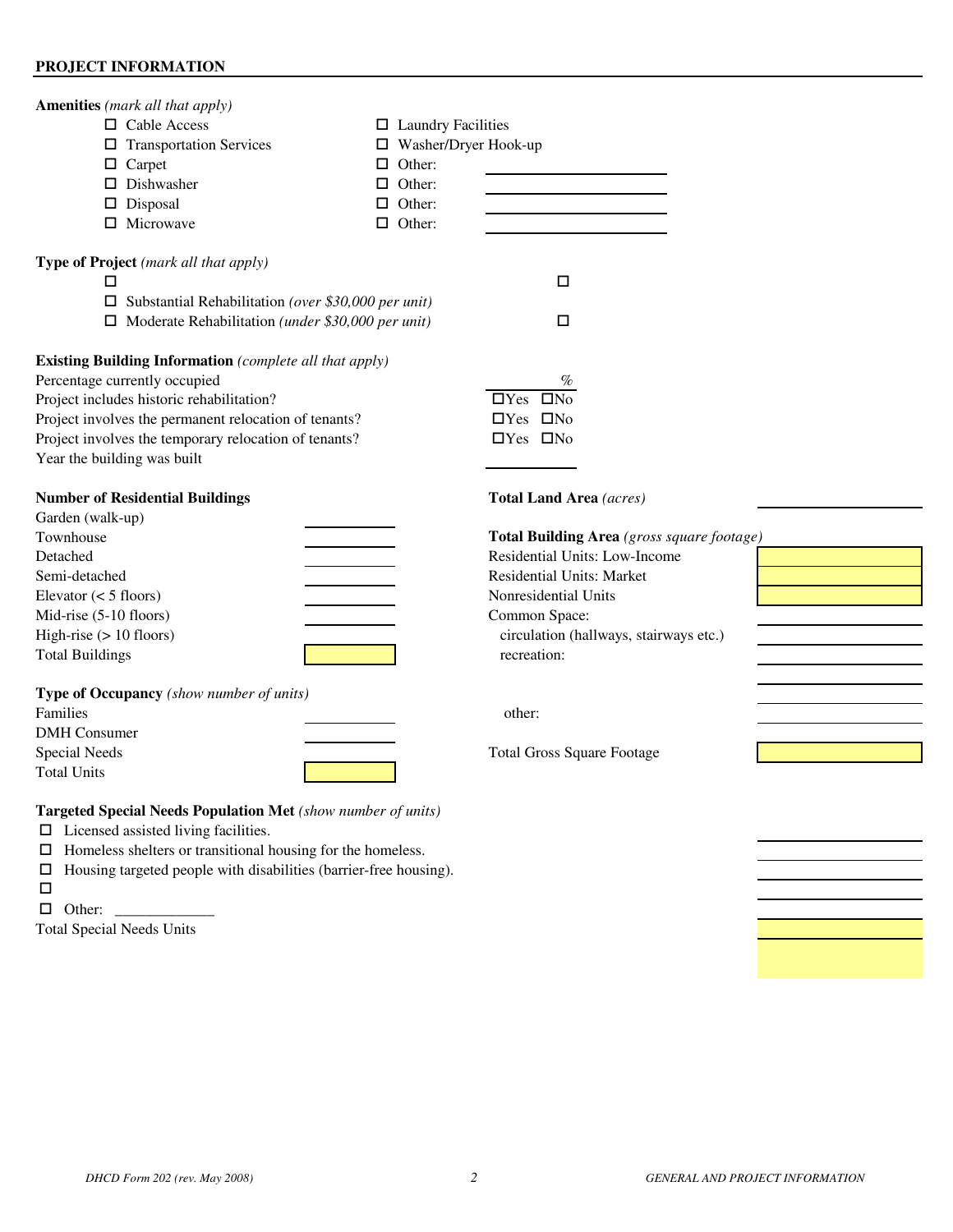#### **Occupancy Restrictions of Project** *(show number of units)*

Units to be occupied by households with income 30% or less of the area median Units to be occupied by households with income at 31-40% of the area median Units to be occupied by households with income at 41-50% of the area median Units to be occupied by households with income at 51-60% of the area median Units to be occupied by households with income at 61-80% of the area median Units to be occupied by households with income at 81-100% of the area median Units that will be unrestricted (>100% of area median) Total Units

#### **Low-Income Use Restrictions**

What is the total number of years for the units to be restricted?

#### **ANTICIPATED DEVELOPMENT SCHEDULE**

| Activity                                                                                         | Date (MM/YYYY) |
|--------------------------------------------------------------------------------------------------|----------------|
| <b>Site Control</b>                                                                              |                |
|                                                                                                  |                |
|                                                                                                  |                |
| Date site will be leased by the leasing entity                                                   |                |
| <b>Zoning Status</b>                                                                             |                |
| <b>Current Zoning Classification</b>                                                             |                |
| Describe Current Classification                                                                  |                |
|                                                                                                  |                |
|                                                                                                  |                |
|                                                                                                  |                |
| Zoning change, variance or waiver required?<br>$\Box$ Yes $\Box$ No                              |                |
| Date application for zoning change filed                                                         |                |
| Date of final hearing on zoning change                                                           |                |
| Date of final approval of zoning change                                                          |                |
| Date financing applications filed with other lenders (public and private)                        |                |
| Date of financing reservation from the Department (60 days from application deadline)            |                |
| Date firm commitments received from other lenders (public and private)                           |                |
| Date final plans and specifications completed                                                    |                |
| Date 10% of project costs incurred (no later than 5 months from carryover allocation)            |                |
| Date of construction loan closing (all sources)                                                  |                |
| Date construction or rehabilitation begins (total construction period will be<br><i>months</i> ) |                |
| Date 50% of construction or rehabilitation completed                                             |                |
| Date of substantial completion of construction or rehabilitation                                 |                |
| Date first certificate of occupancy received                                                     |                |
| Date final certificate of occupancy received                                                     |                |
| Date sustaining occupancy achieved                                                               |                |
| Date of permanent loan closing                                                                   |                |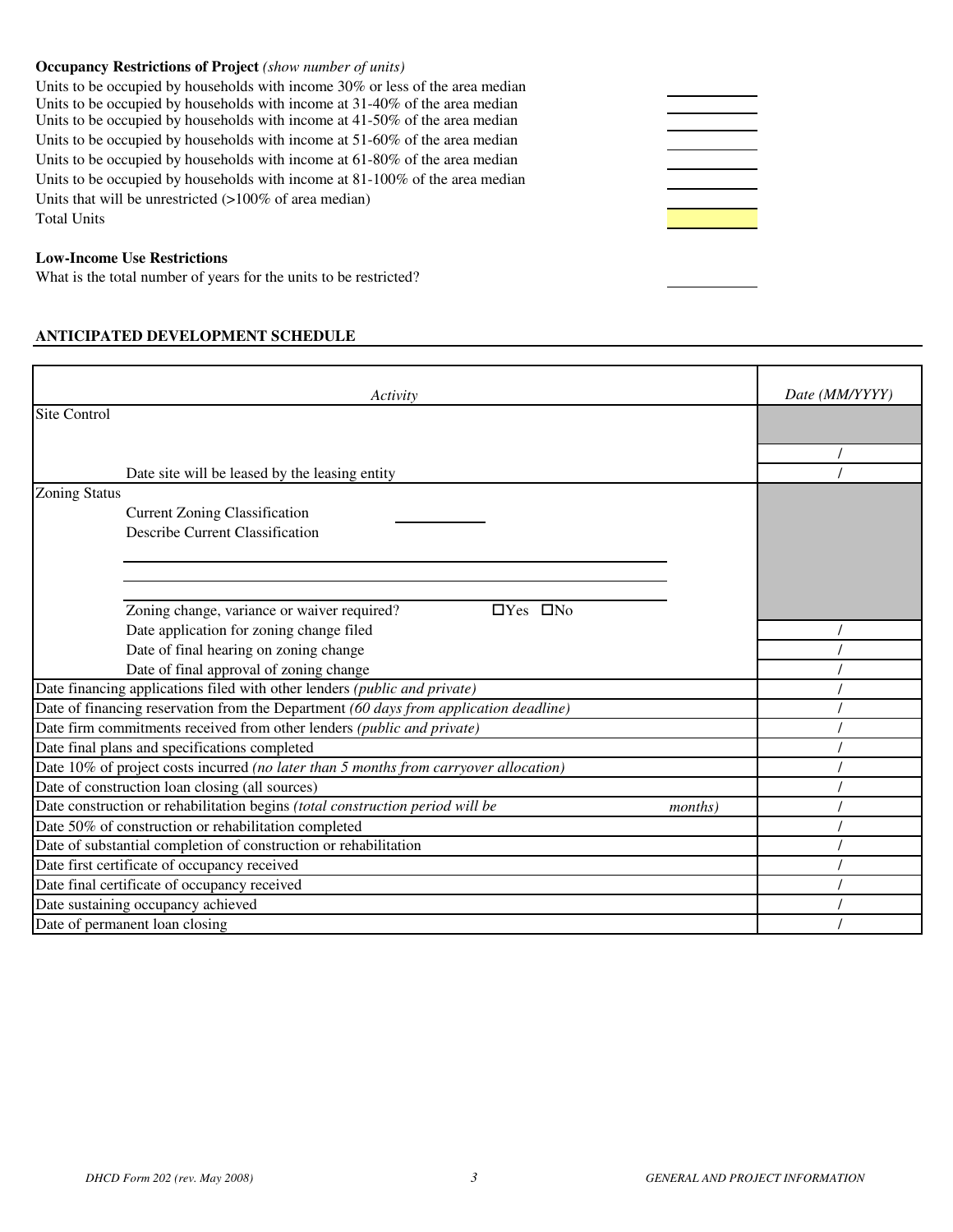

# *DEVELOPMENT TEAM INFORMATION*

# **DEVELOPMENT TEAM MEMBERS**

| Phone<br>Fax<br>$\blacksquare$<br>E-mail<br>Guarantor<br><b>Mailing Address</b><br>Contact<br>Phone<br>$\blacksquare$<br>Title<br>Fax<br>$\lambda$<br>$\overline{a}$<br>D&B Duns Number<br>E-mail<br><b>Mailing Address</b><br>Phone<br>$\blacksquare$<br>Fax<br>$\Box$<br>E-mail<br>Phone<br>$\overline{\phantom{a}}$<br>Fax<br>$\blacksquare$<br>E-mail<br><b>Mailing Address</b><br>Contact<br>Phone<br>$\overline{\phantom{a}}$<br>Title<br>Fax<br>$\lambda$<br>$\blacksquare$<br>D&B Duns Number<br>E-mail<br><b>Architect</b><br><b>Mailing Address</b><br>Contact<br>Phone<br>$\overline{\phantom{a}}$<br>Title<br>Fax<br>$\overline{\phantom{a}}$<br>D&B Duns Number<br>E-mail<br><b>Nonprofit Participant</b><br><b>Mailing Address</b><br>Phone<br>Contact<br>$\blacksquare$<br>Title<br>Fax<br>$\qquad \qquad \blacksquare$<br>D&B Duns Number<br>E-mail<br>Phone<br>۰<br>Fax<br>$\overline{\phantom{a}}$<br>E-mail | <b>Developer</b>           |  |  |  |
|--------------------------------------------------------------------------------------------------------------------------------------------------------------------------------------------------------------------------------------------------------------------------------------------------------------------------------------------------------------------------------------------------------------------------------------------------------------------------------------------------------------------------------------------------------------------------------------------------------------------------------------------------------------------------------------------------------------------------------------------------------------------------------------------------------------------------------------------------------------------------------------------------------------------------------|----------------------------|--|--|--|
|                                                                                                                                                                                                                                                                                                                                                                                                                                                                                                                                                                                                                                                                                                                                                                                                                                                                                                                                | <b>Mailing Address</b>     |  |  |  |
|                                                                                                                                                                                                                                                                                                                                                                                                                                                                                                                                                                                                                                                                                                                                                                                                                                                                                                                                | Contact                    |  |  |  |
|                                                                                                                                                                                                                                                                                                                                                                                                                                                                                                                                                                                                                                                                                                                                                                                                                                                                                                                                | Title                      |  |  |  |
|                                                                                                                                                                                                                                                                                                                                                                                                                                                                                                                                                                                                                                                                                                                                                                                                                                                                                                                                | D&B Duns Number            |  |  |  |
|                                                                                                                                                                                                                                                                                                                                                                                                                                                                                                                                                                                                                                                                                                                                                                                                                                                                                                                                |                            |  |  |  |
|                                                                                                                                                                                                                                                                                                                                                                                                                                                                                                                                                                                                                                                                                                                                                                                                                                                                                                                                |                            |  |  |  |
|                                                                                                                                                                                                                                                                                                                                                                                                                                                                                                                                                                                                                                                                                                                                                                                                                                                                                                                                |                            |  |  |  |
|                                                                                                                                                                                                                                                                                                                                                                                                                                                                                                                                                                                                                                                                                                                                                                                                                                                                                                                                |                            |  |  |  |
|                                                                                                                                                                                                                                                                                                                                                                                                                                                                                                                                                                                                                                                                                                                                                                                                                                                                                                                                |                            |  |  |  |
|                                                                                                                                                                                                                                                                                                                                                                                                                                                                                                                                                                                                                                                                                                                                                                                                                                                                                                                                |                            |  |  |  |
|                                                                                                                                                                                                                                                                                                                                                                                                                                                                                                                                                                                                                                                                                                                                                                                                                                                                                                                                | <b>General Contractor</b>  |  |  |  |
|                                                                                                                                                                                                                                                                                                                                                                                                                                                                                                                                                                                                                                                                                                                                                                                                                                                                                                                                |                            |  |  |  |
|                                                                                                                                                                                                                                                                                                                                                                                                                                                                                                                                                                                                                                                                                                                                                                                                                                                                                                                                | Contact                    |  |  |  |
|                                                                                                                                                                                                                                                                                                                                                                                                                                                                                                                                                                                                                                                                                                                                                                                                                                                                                                                                | Title                      |  |  |  |
|                                                                                                                                                                                                                                                                                                                                                                                                                                                                                                                                                                                                                                                                                                                                                                                                                                                                                                                                | D&B Duns Number            |  |  |  |
|                                                                                                                                                                                                                                                                                                                                                                                                                                                                                                                                                                                                                                                                                                                                                                                                                                                                                                                                |                            |  |  |  |
|                                                                                                                                                                                                                                                                                                                                                                                                                                                                                                                                                                                                                                                                                                                                                                                                                                                                                                                                | <b>Management Agent</b>    |  |  |  |
|                                                                                                                                                                                                                                                                                                                                                                                                                                                                                                                                                                                                                                                                                                                                                                                                                                                                                                                                | <b>Mailing Address</b>     |  |  |  |
|                                                                                                                                                                                                                                                                                                                                                                                                                                                                                                                                                                                                                                                                                                                                                                                                                                                                                                                                | Contact                    |  |  |  |
|                                                                                                                                                                                                                                                                                                                                                                                                                                                                                                                                                                                                                                                                                                                                                                                                                                                                                                                                | Title                      |  |  |  |
|                                                                                                                                                                                                                                                                                                                                                                                                                                                                                                                                                                                                                                                                                                                                                                                                                                                                                                                                | D&B Duns Number            |  |  |  |
|                                                                                                                                                                                                                                                                                                                                                                                                                                                                                                                                                                                                                                                                                                                                                                                                                                                                                                                                |                            |  |  |  |
|                                                                                                                                                                                                                                                                                                                                                                                                                                                                                                                                                                                                                                                                                                                                                                                                                                                                                                                                | <b>Consultant</b>          |  |  |  |
|                                                                                                                                                                                                                                                                                                                                                                                                                                                                                                                                                                                                                                                                                                                                                                                                                                                                                                                                |                            |  |  |  |
|                                                                                                                                                                                                                                                                                                                                                                                                                                                                                                                                                                                                                                                                                                                                                                                                                                                                                                                                |                            |  |  |  |
|                                                                                                                                                                                                                                                                                                                                                                                                                                                                                                                                                                                                                                                                                                                                                                                                                                                                                                                                |                            |  |  |  |
|                                                                                                                                                                                                                                                                                                                                                                                                                                                                                                                                                                                                                                                                                                                                                                                                                                                                                                                                |                            |  |  |  |
|                                                                                                                                                                                                                                                                                                                                                                                                                                                                                                                                                                                                                                                                                                                                                                                                                                                                                                                                |                            |  |  |  |
|                                                                                                                                                                                                                                                                                                                                                                                                                                                                                                                                                                                                                                                                                                                                                                                                                                                                                                                                |                            |  |  |  |
|                                                                                                                                                                                                                                                                                                                                                                                                                                                                                                                                                                                                                                                                                                                                                                                                                                                                                                                                |                            |  |  |  |
|                                                                                                                                                                                                                                                                                                                                                                                                                                                                                                                                                                                                                                                                                                                                                                                                                                                                                                                                |                            |  |  |  |
|                                                                                                                                                                                                                                                                                                                                                                                                                                                                                                                                                                                                                                                                                                                                                                                                                                                                                                                                |                            |  |  |  |
|                                                                                                                                                                                                                                                                                                                                                                                                                                                                                                                                                                                                                                                                                                                                                                                                                                                                                                                                |                            |  |  |  |
|                                                                                                                                                                                                                                                                                                                                                                                                                                                                                                                                                                                                                                                                                                                                                                                                                                                                                                                                |                            |  |  |  |
|                                                                                                                                                                                                                                                                                                                                                                                                                                                                                                                                                                                                                                                                                                                                                                                                                                                                                                                                |                            |  |  |  |
|                                                                                                                                                                                                                                                                                                                                                                                                                                                                                                                                                                                                                                                                                                                                                                                                                                                                                                                                |                            |  |  |  |
|                                                                                                                                                                                                                                                                                                                                                                                                                                                                                                                                                                                                                                                                                                                                                                                                                                                                                                                                |                            |  |  |  |
|                                                                                                                                                                                                                                                                                                                                                                                                                                                                                                                                                                                                                                                                                                                                                                                                                                                                                                                                |                            |  |  |  |
|                                                                                                                                                                                                                                                                                                                                                                                                                                                                                                                                                                                                                                                                                                                                                                                                                                                                                                                                |                            |  |  |  |
|                                                                                                                                                                                                                                                                                                                                                                                                                                                                                                                                                                                                                                                                                                                                                                                                                                                                                                                                | <b>MBE/WBE Participant</b> |  |  |  |
|                                                                                                                                                                                                                                                                                                                                                                                                                                                                                                                                                                                                                                                                                                                                                                                                                                                                                                                                | <b>Mailing Address</b>     |  |  |  |
|                                                                                                                                                                                                                                                                                                                                                                                                                                                                                                                                                                                                                                                                                                                                                                                                                                                                                                                                | Contact                    |  |  |  |
|                                                                                                                                                                                                                                                                                                                                                                                                                                                                                                                                                                                                                                                                                                                                                                                                                                                                                                                                | Title                      |  |  |  |
|                                                                                                                                                                                                                                                                                                                                                                                                                                                                                                                                                                                                                                                                                                                                                                                                                                                                                                                                | D&B Duns Number            |  |  |  |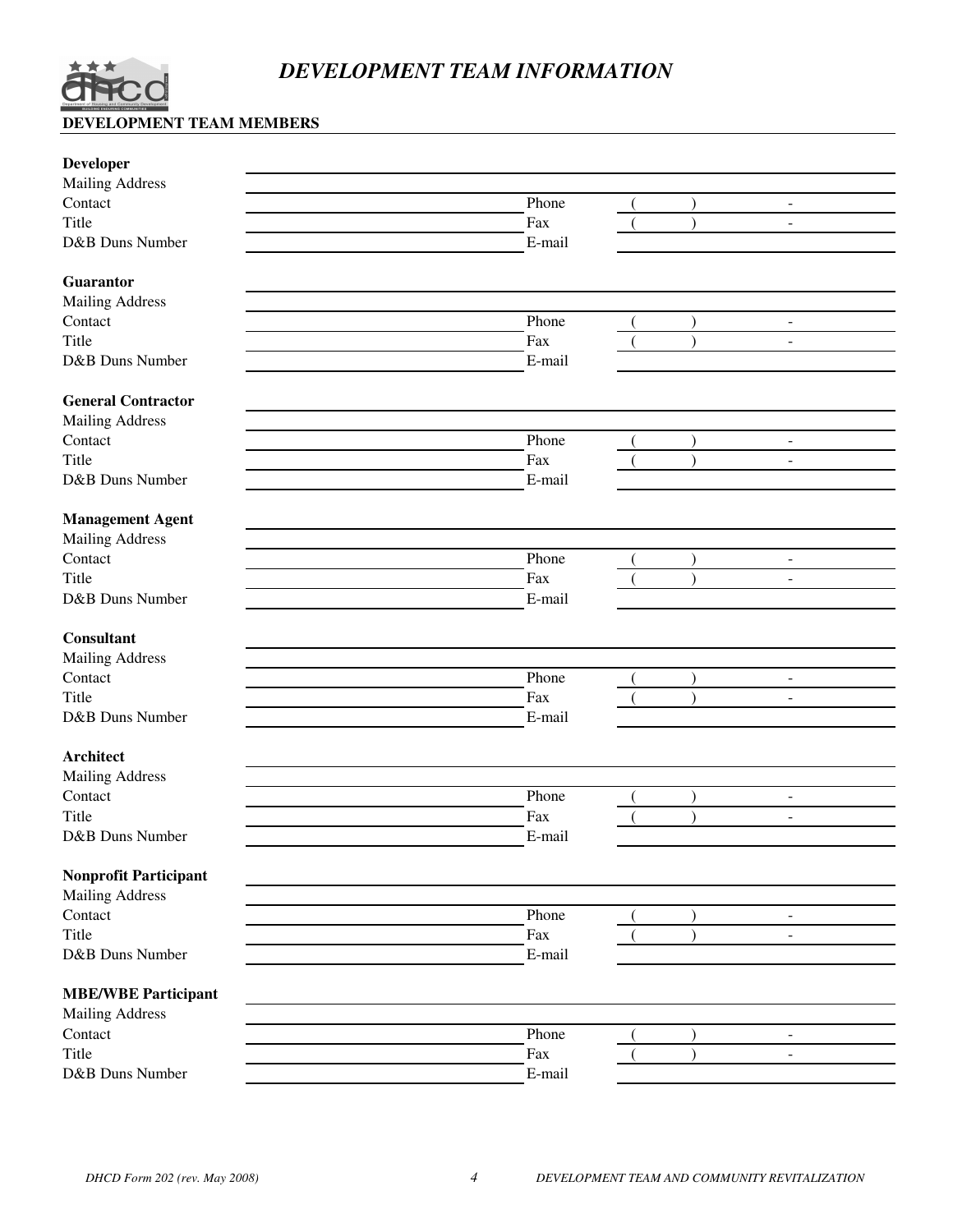# **DEVELOPMENT TEAM MEMBERS**

| <b>Equity Provider</b>  |        |  |                |  |
|-------------------------|--------|--|----------------|--|
| <b>Mailing Address</b>  |        |  |                |  |
| Contact                 | Phone  |  | $\sim$         |  |
| Title                   | Fax    |  | $\blacksquare$ |  |
| D&B Duns Number         | E-mail |  |                |  |
| <b>Closing Attorney</b> |        |  |                |  |
| <b>Mailing Address</b>  |        |  |                |  |
| Contact                 | Phone  |  | $\sim$         |  |
| Title                   | Fax    |  | $\blacksquare$ |  |
| D&B Duns Number         | E-mail |  |                |  |
| <b>Private Lenders</b>  |        |  |                |  |
| <b>Mailing Address</b>  |        |  |                |  |
| Contact                 | Phone  |  | $\sim$         |  |
| Title                   | Fax    |  | $\blacksquare$ |  |
| D&B Duns Number         | E-mail |  |                |  |
| <b>Private Lenders</b>  |        |  |                |  |
| <b>Mailing Address</b>  |        |  |                |  |
| Contact                 | Phone  |  | $\mathbf{r}$   |  |
| Title                   | Fax    |  | $\overline{a}$ |  |
| D&B Duns Number         | E-mail |  |                |  |
| <b>Private Lenders</b>  |        |  |                |  |
| <b>Mailing Address</b>  |        |  |                |  |
| Contact                 | Phone  |  | $\mathbf{r}$   |  |
| Title                   | Fax    |  | $\blacksquare$ |  |
| D&B Duns Number         | E-mail |  |                |  |
|                         |        |  |                |  |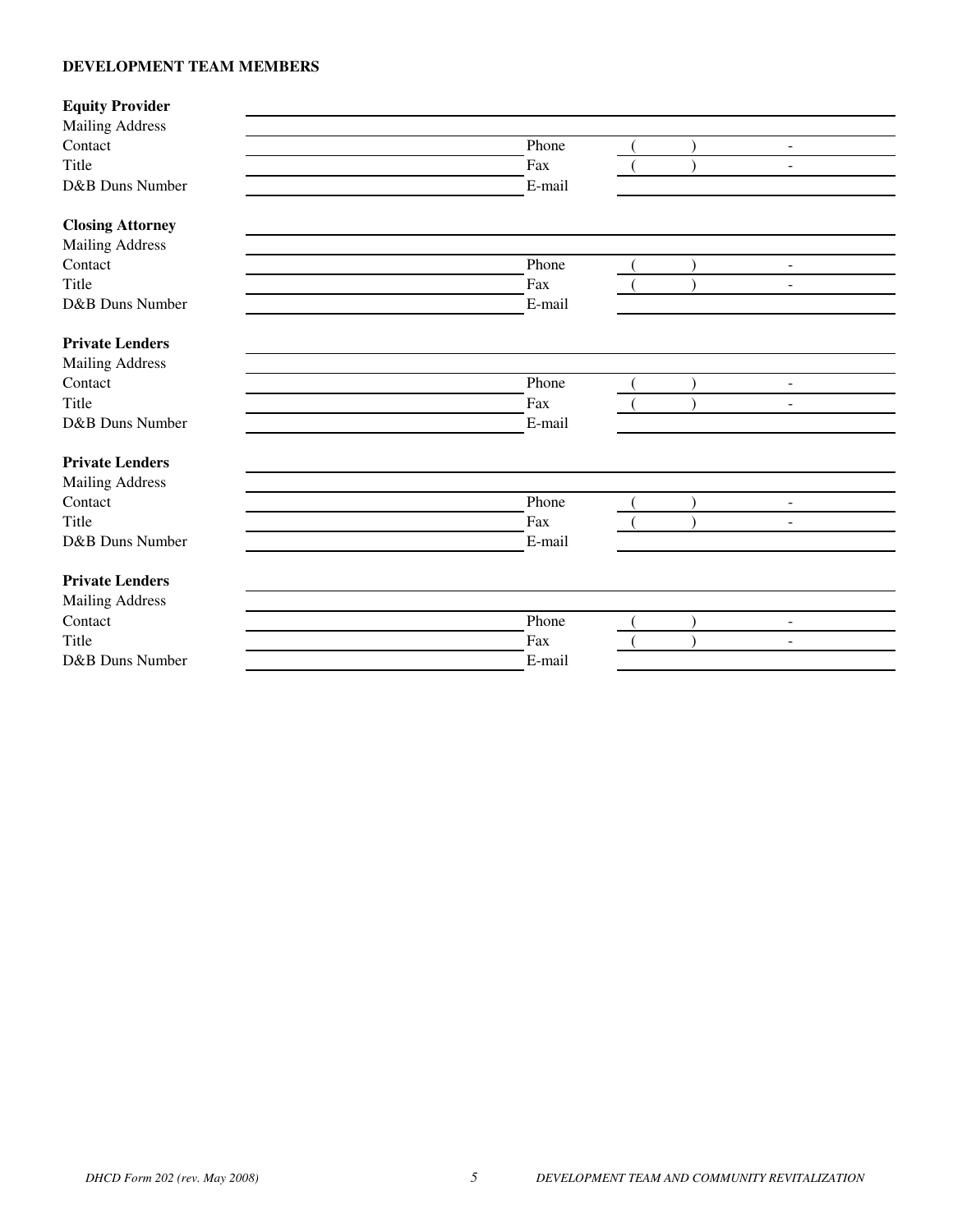### **DEVELOPMENT TEAM HISTORY**

| Are there direct or indirect identity of interests, financial or otherwise, among any members of the<br>development team? If yes, explain.                                                                                                                                                                                                                                                                                                                                    | $\Box$ Yes $\Box$ No |  |
|-------------------------------------------------------------------------------------------------------------------------------------------------------------------------------------------------------------------------------------------------------------------------------------------------------------------------------------------------------------------------------------------------------------------------------------------------------------------------------|----------------------|--|
|                                                                                                                                                                                                                                                                                                                                                                                                                                                                               |                      |  |
|                                                                                                                                                                                                                                                                                                                                                                                                                                                                               |                      |  |
| Has any development team member* participated in the development or operation of a project that has defaulted on a<br>Department or other government or private sector loan in the previous ten (10) years? If yes, explain.                                                                                                                                                                                                                                                  | $\Box$ Yes $\Box$ No |  |
|                                                                                                                                                                                                                                                                                                                                                                                                                                                                               |                      |  |
| Has any development team member* consistently failed to provide documentation required by the Department in<br>connection with other loan applications or the management and operation of other, existing developments? If yes,<br>explain.                                                                                                                                                                                                                                   | $\Box$ Yes $\Box$ No |  |
|                                                                                                                                                                                                                                                                                                                                                                                                                                                                               |                      |  |
|                                                                                                                                                                                                                                                                                                                                                                                                                                                                               |                      |  |
| Does any development team member* have a limited denial of participation from HUD or is any development team<br>member* debarred, suspended or voluntarily excluded from participation in any federal or state program, or have<br>been involuntarily removed within the previous ten (10) years as a general partner or managing member from any<br>affordable housing project whether or not financed or subsidized by the programs of this Department? If yes,<br>explain. | $\Box$ Yes $\Box$ No |  |
|                                                                                                                                                                                                                                                                                                                                                                                                                                                                               |                      |  |
| Does any development team member* acting in the roles of sponsor, developer, guarantor or owner have any chronic<br>past due accounts, substantial liens, judgments, foreclosures or bankruptcies within the past ten (10) years? If yes,<br>explain.                                                                                                                                                                                                                         | $\Box$ Yes $\Box$ No |  |
|                                                                                                                                                                                                                                                                                                                                                                                                                                                                               |                      |  |
|                                                                                                                                                                                                                                                                                                                                                                                                                                                                               |                      |  |
| Has any development team member* received a reservation, allocation or commitment of funding or a carryover<br>allocation of tax credits from the Department within the last four years that it was unable to use, or place their project<br>in service within the time allowed by the tax credit program? If yes, explain.                                                                                                                                                   | $\Box$ Yes $\Box$ No |  |
|                                                                                                                                                                                                                                                                                                                                                                                                                                                                               |                      |  |
|                                                                                                                                                                                                                                                                                                                                                                                                                                                                               |                      |  |
| Does any development team member* have unpaid fees due to the Department on other projects, or for general<br>partners or management agents, have tax credit compliance problems resulting in the issuance of an IRS Form 8823<br>and that are still outstanding in the following year? If yes, explain.                                                                                                                                                                      | $\Box$ Yes $\Box$ No |  |
|                                                                                                                                                                                                                                                                                                                                                                                                                                                                               |                      |  |
|                                                                                                                                                                                                                                                                                                                                                                                                                                                                               |                      |  |

*\* i.e., Applicant, Developer, Guarantor Owner, Architect, General Contractor, Management Agent, Consultant.*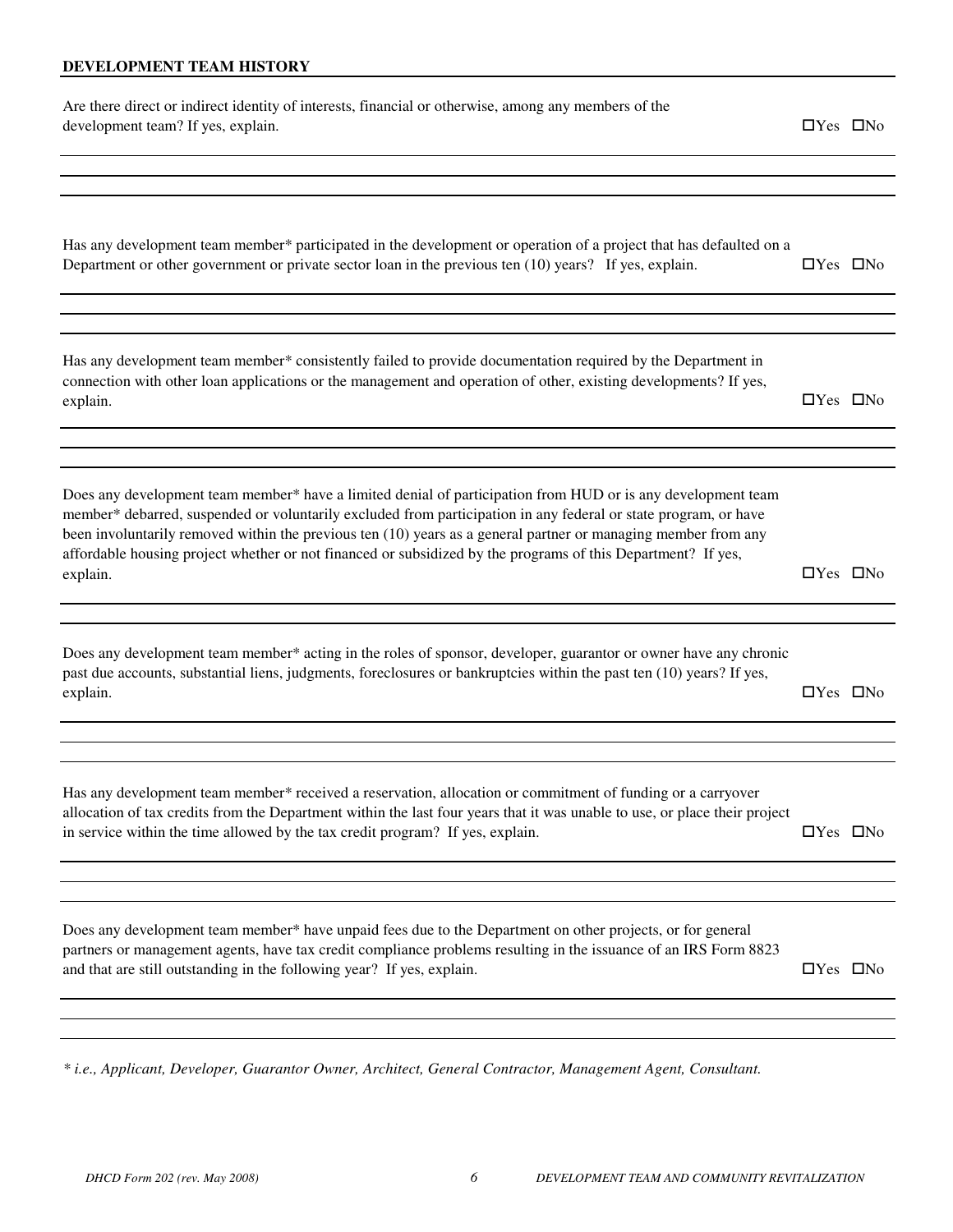# **LOCAL AND SMALL DISADVANTAGED BUSINESS ENTERPRISE (LSDBE) PARTICIPATION** *(voluntary)*

| apply):                                                                                                        | Are any of the development team members LSDBEs? If yes, provide the following data on the business (mark all that<br>$\Box$ American Indian or Alaskan Native<br>$\Box$ Asian or Pacific Islander<br>$\Box$ Hispanic | $\Box$ Black<br>$\Box$ Female<br>$\Box$ Other: | $\Box$ Yes $\Box$ No |  |  |
|----------------------------------------------------------------------------------------------------------------|----------------------------------------------------------------------------------------------------------------------------------------------------------------------------------------------------------------------|------------------------------------------------|----------------------|--|--|
|                                                                                                                | Is the entity an Office of Human Rights certified LSDBE?<br><b>NONPROFIT PARTICIPATION (voluntary)</b>                                                                                                               |                                                | $\Box$ Yes $\Box$ No |  |  |
|                                                                                                                | Are any development team members* nonprofit entities?                                                                                                                                                                |                                                | $\Box$ Yes $\Box$ No |  |  |
| entity's role.                                                                                                 | Is a nonprofit entity involved in the project in a role other than as a development team member*? If yes, describe the                                                                                               |                                                | $\Box$ Yes $\Box$ No |  |  |
|                                                                                                                |                                                                                                                                                                                                                      |                                                |                      |  |  |
|                                                                                                                | Is the nonprofit entity headquartered in the same community as the project?                                                                                                                                          |                                                | $\Box$ Yes $\Box$ No |  |  |
| Does the nonprofit entity provide services to the same community as the project? If yes, describe the services |                                                                                                                                                                                                                      |                                                |                      |  |  |
|                                                                                                                |                                                                                                                                                                                                                      |                                                |                      |  |  |
|                                                                                                                | Does the nonprofit entity have a board of directors that includes community residents or members of organizations                                                                                                    |                                                | $\Box$ Yes $\Box$ No |  |  |
|                                                                                                                |                                                                                                                                                                                                                      |                                                |                      |  |  |
|                                                                                                                | Is the nonprofit entity affiliated with or controlled by a for-profit organization? If yes, describe the affiliation.                                                                                                |                                                | $\Box$ Yes $\Box$ No |  |  |
|                                                                                                                |                                                                                                                                                                                                                      |                                                |                      |  |  |
|                                                                                                                | Is the nonprofit entity tax-exempt under Section 501(c)(3) or 501(c)(4) of the Internal Revenue Code?                                                                                                                |                                                | $\Box$ Yes $\Box$ No |  |  |
|                                                                                                                | Does the nonprofit entity's exempt purpose include the fostering of low income housing?                                                                                                                              |                                                | $\Box$ Yes $\Box$ No |  |  |
|                                                                                                                | <b>COMMUNITY-BASED INVOLVEMENT</b> (voluntary)                                                                                                                                                                       |                                                |                      |  |  |
|                                                                                                                | Does the project involve the DC Housing Authority or DC Housing Finance Agency? If yes, describe the<br>DCHA/DCHFA's role.                                                                                           |                                                | $\Box$ Yes $\Box$ No |  |  |
|                                                                                                                |                                                                                                                                                                                                                      |                                                |                      |  |  |

*\* i.e., Applicant, Developer, Guarantor Owner, Architect, General Contractor, Management Agent, Consultant.*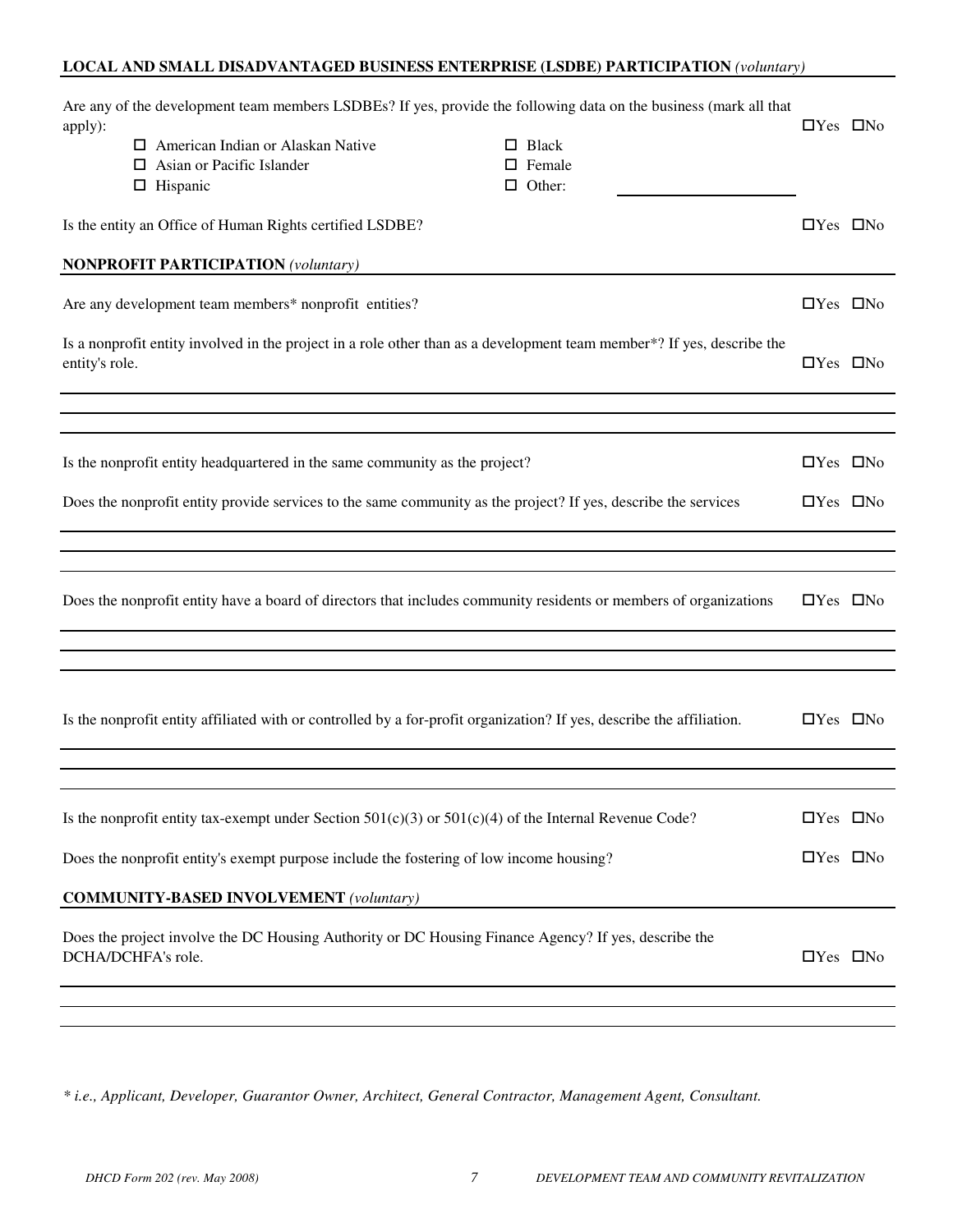# **COMMUNITY REVITALIZATION This Section is Not Applicable**

Is the project in a neighborhood classified as one of the following:

| <b>NIF</b>                                                                                                     |        |
|----------------------------------------------------------------------------------------------------------------|--------|
| <b>NRSA</b>                                                                                                    | $\Box$ |
| New Communities                                                                                                | П      |
| <b>Great Streets</b>                                                                                           |        |
| Is the project located in a qualified consus tract as defined in Section $A2(d)(5)(C)$ of the Internal Revenue |        |

| Is the project located in a qualified census tract as defined in Section $42(d)(5)(C)$ of the Internal Revenue |                      |  |
|----------------------------------------------------------------------------------------------------------------|----------------------|--|
| Code? If yes, describe.                                                                                        | $\Box$ Yes $\Box$ No |  |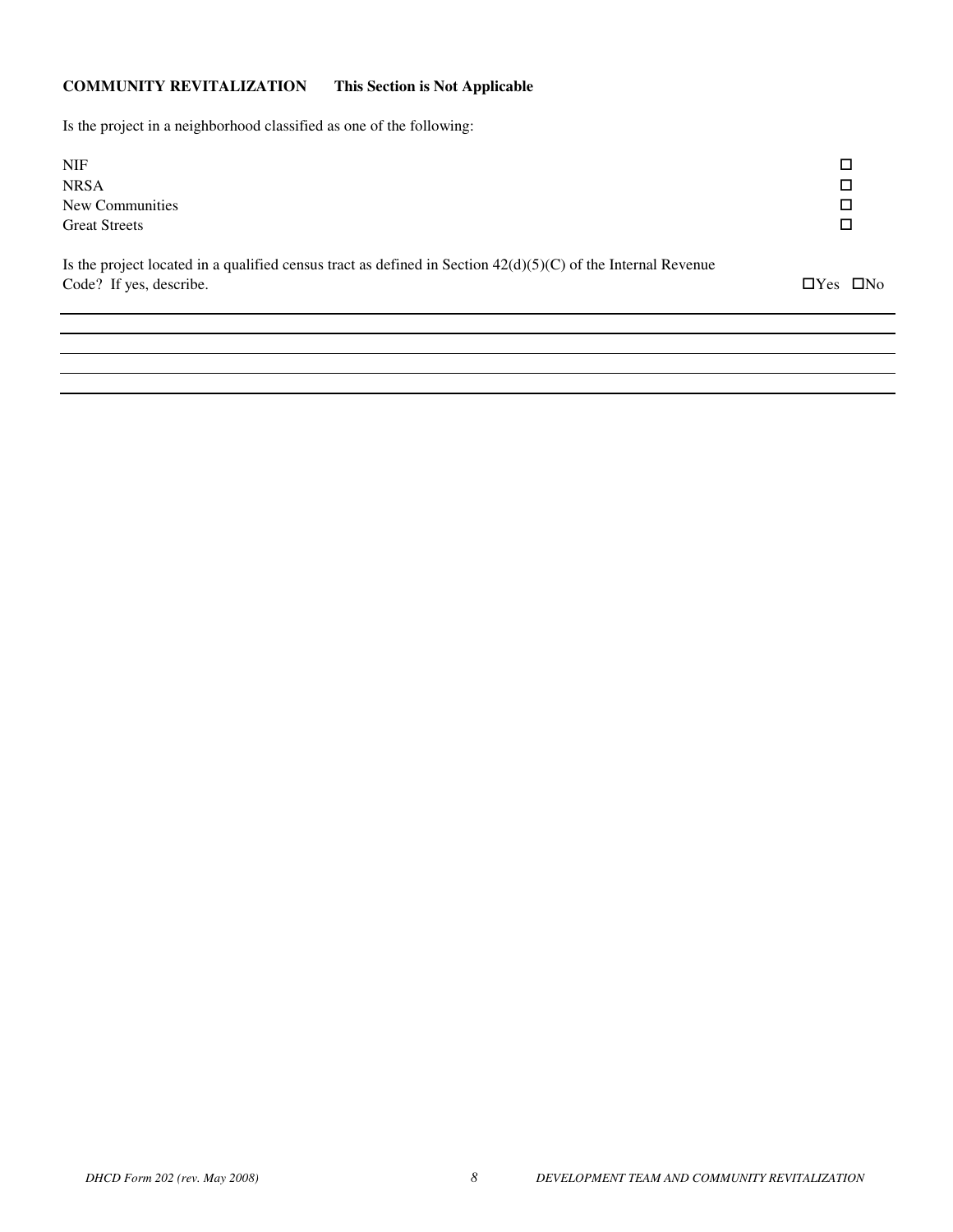

# **RESIDENTIAL RENTAL INCOME**

# **Low-Income Units**

|                 | <b>Unit Description</b>                                | Median        | Number of | Unit Size                                                                                | Tenant       | Contract | Rent    | Income per | Monthly       | Annual        |
|-----------------|--------------------------------------------------------|---------------|-----------|------------------------------------------------------------------------------------------|--------------|----------|---------|------------|---------------|---------------|
|                 |                                                        |               |           | (Net leasable Sq.)                                                                       | Paid         |          |         |            |               |               |
| <b>Bedrooms</b> | <b>Baths</b>                                           | <i>Income</i> | Units     | $Ft.$ )                                                                                  | $Utilities*$ | Rent     | Subsidy | Unit       | <i>Income</i> | <i>Income</i> |
|                 |                                                        | $\%$          |           |                                                                                          |              |          |         |            | \$            | \$            |
|                 |                                                        | $\%$          |           |                                                                                          |              |          |         |            |               |               |
|                 |                                                        | $\%$          |           |                                                                                          |              |          |         |            |               |               |
|                 |                                                        | $\%$          |           |                                                                                          |              |          |         |            |               |               |
|                 |                                                        | $\%$          |           |                                                                                          |              |          |         |            |               |               |
|                 |                                                        | $\%$          |           |                                                                                          |              |          |         |            |               |               |
|                 |                                                        | $\%$          |           |                                                                                          |              |          |         |            |               |               |
|                 |                                                        | $\%$          |           |                                                                                          |              |          |         |            |               |               |
|                 |                                                        | $\%$          |           |                                                                                          |              |          |         |            |               |               |
|                 |                                                        | $\%$          |           |                                                                                          |              |          |         |            |               |               |
| Total           |                                                        |               |           |                                                                                          |              |          |         |            | $\mathcal{S}$ | \$            |
|                 | Vacancy Allowance (Total Annual Income x Vacancy Rate) |               |           |                                                                                          |              |          |         |            |               |               |
|                 |                                                        |               |           | <b>Effective Gross Income/Low Income Units (Total Annual Income - Vacancy Allowance)</b> |              |          |         |            |               |               |

| <b>Market Rate Units</b> |       | <b>NOT APPLICABLE</b>                                                                     |           |                   |          |               |               |
|--------------------------|-------|-------------------------------------------------------------------------------------------|-----------|-------------------|----------|---------------|---------------|
| <b>Unit Description</b>  |       |                                                                                           | Number of | Unit Size         | Contract | Monthly       | Annual        |
|                          |       |                                                                                           |           | (Net Leasable Sq. |          |               |               |
| <b>Bedrooms</b>          | Baths |                                                                                           | Units     | $Ft.$ )           | Rent     | <i>Income</i> | <i>Income</i> |
|                          |       |                                                                                           |           |                   |          | \$            | \$            |
|                          |       |                                                                                           |           |                   |          |               |               |
|                          |       |                                                                                           |           |                   |          |               |               |
|                          |       |                                                                                           |           |                   |          |               |               |
|                          |       |                                                                                           |           |                   |          |               |               |
|                          |       |                                                                                           |           |                   |          |               |               |
|                          |       |                                                                                           |           |                   |          |               |               |
|                          |       |                                                                                           |           |                   |          |               |               |
|                          |       |                                                                                           |           |                   |          |               |               |
|                          |       |                                                                                           |           |                   |          |               |               |
| <b>Total Market Rate</b> |       |                                                                                           |           |                   |          | $\sqrt{\ }$   | \$            |
|                          |       | Vacancy Allowance (Total Annual Income x Vacancy Rate)                                    |           |                   |          |               | \$            |
|                          |       | <b>Effective Gross Income/Market Rate Units (Total Annual Income - Vacancy Allowance)</b> |           |                   |          |               |               |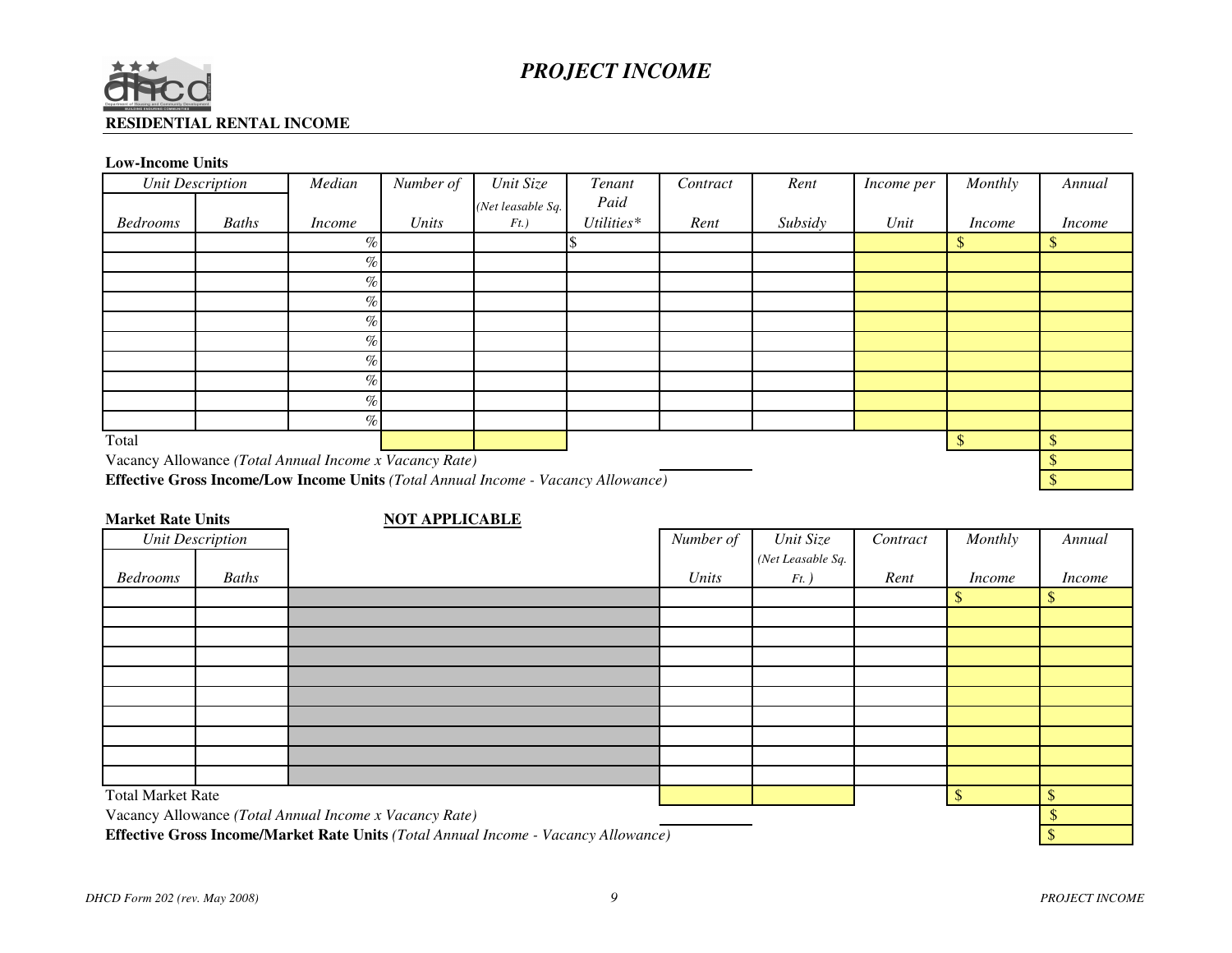### **NONRESIDENTIAL INCOME**

| Description of Type and Size                                                                 | Square<br>footage | Monthly<br>Income |  | Annual<br>Income |  |  |
|----------------------------------------------------------------------------------------------|-------------------|-------------------|--|------------------|--|--|
|                                                                                              |                   |                   |  |                  |  |  |
|                                                                                              |                   |                   |  |                  |  |  |
|                                                                                              |                   |                   |  |                  |  |  |
|                                                                                              |                   |                   |  |                  |  |  |
|                                                                                              |                   |                   |  |                  |  |  |
| <b>Total Nonresidential</b>                                                                  |                   |                   |  |                  |  |  |
| Vacancy Allowance (Total Annual Income x Vacancy Rate)                                       | $\%$              |                   |  |                  |  |  |
| <b>Effective Gross Income/Nonresidential Space (Total Annual Income - Vacancy Allowance)</b> |                   |                   |  |                  |  |  |
| <b>Effective Gross Income</b> (sum Low Income, Market Rate, Nonresidential totals)           |                   |                   |  |                  |  |  |

**NON-INCOME PRODUCING UNITS** *(including management units, tenant services units, recreation, etc.)*

| Description of Type and Size | Number of<br>Units | Square<br>Footage |
|------------------------------|--------------------|-------------------|
|                              |                    |                   |
|                              |                    |                   |
|                              |                    |                   |
|                              |                    |                   |
|                              |                    |                   |
| Total Non-income             |                    |                   |

\* **Tenant Paid Utilities** *(mark all utilities to be paid by tenants)*

- $\Box$  Household Electric
- $\Box$  Air Conditioning  $\Box$  Heat (describe):  $\Box$  Hot Water (describe):  $\Box$  Other (describe):

 $\Box$  Cooking (describe):<br> $\Box$  Heat (describe):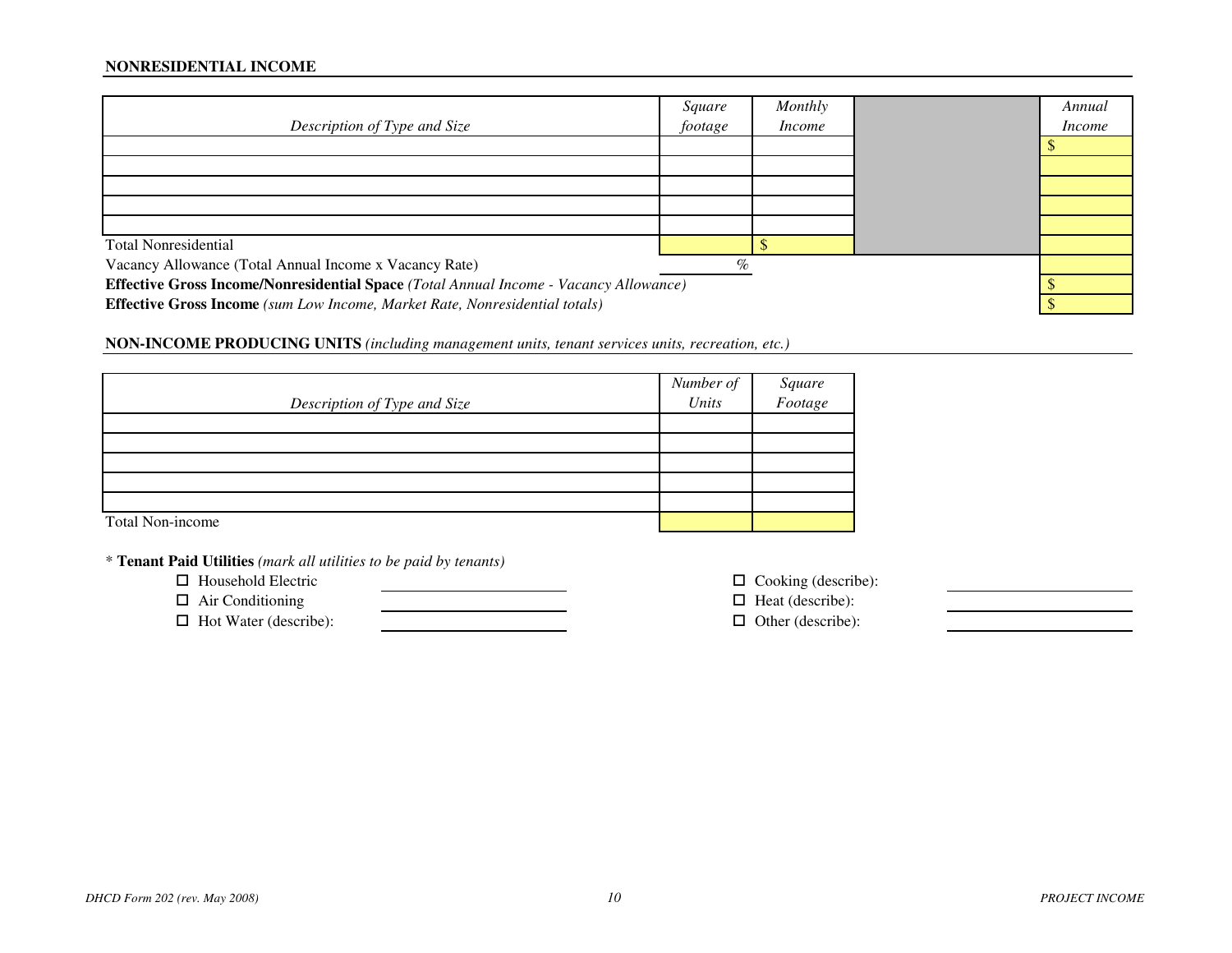# *PROJECT EXPENSES*



| Advertising and Marketing                                                                           |               |
|-----------------------------------------------------------------------------------------------------|---------------|
| Other Administrative Expense (describe)                                                             |               |
| <b>Office Salaries</b>                                                                              |               |
| Office Supplies                                                                                     |               |
| Office or Model Apartment Rent                                                                      |               |
| Management Fee (Effective Gross Income x Annual Rate of                                             |               |
| Manager or Superintendent Rent Free Unit                                                            |               |
| Legal Expenses (project only)                                                                       |               |
| Auditing Expenses (project only)                                                                    |               |
| Bookkeeping Fees and Accounting Services                                                            |               |
| Telephone and Answering Services                                                                    |               |
| <b>Bad Debts</b>                                                                                    |               |
| Miscellaneous Administrative Expenses (describe)                                                    |               |
| Annual Tax Credit Monitoring Fee (\$25.00 per tax credit unit)                                      |               |
| <b>Total Administrative Expenses</b>                                                                | $\mathcal{S}$ |
|                                                                                                     |               |
| <b>UTILITY EXPENSES</b> (paid by owner)                                                             |               |
| Fuel Oil                                                                                            |               |
|                                                                                                     |               |
| Electricity                                                                                         |               |
| Gas                                                                                                 |               |
| Water                                                                                               |               |
| Sewer                                                                                               |               |
| <b>Total Utility Expenses</b>                                                                       | $\sqrt[6]{3}$ |
|                                                                                                     |               |
|                                                                                                     |               |
| OPERATING AND MAINTENANCE EXPENSES                                                                  |               |
|                                                                                                     | \$            |
| Janitor and Cleaning Payroll                                                                        |               |
| Janitor and Cleaning Supplies                                                                       |               |
| Janitor and Cleaning Contract                                                                       |               |
| <b>Exterminating Payroll or Contract</b>                                                            |               |
| <b>Exterminating Supplies</b>                                                                       |               |
| Garbage and Trash Removal                                                                           |               |
| Security Payroll or Contract                                                                        |               |
| Grounds Payroll                                                                                     |               |
| Grounds Supplies                                                                                    |               |
| Grounds Contract                                                                                    |               |
| Repairs Payroll                                                                                     |               |
| Repairs Material                                                                                    |               |
| Repairs Contract                                                                                    |               |
| <b>Elevator Maintenance or Contract</b>                                                             |               |
| Heating and Air Conditioning Maintenance or Contract                                                |               |
| Swimming Pool Maintenance or Contract                                                               |               |
| Snow Removal                                                                                        |               |
| Decorating Payroll or Contract                                                                      |               |
| <b>Decorating Supplies</b>                                                                          |               |
| Other Operating and Maintenance Expenses (describe)                                                 |               |
| Miscellaneous Operating and Maintenance Expenses<br><b>Total Operating and Maintenance Expenses</b> | $\sqrt{\ }$   |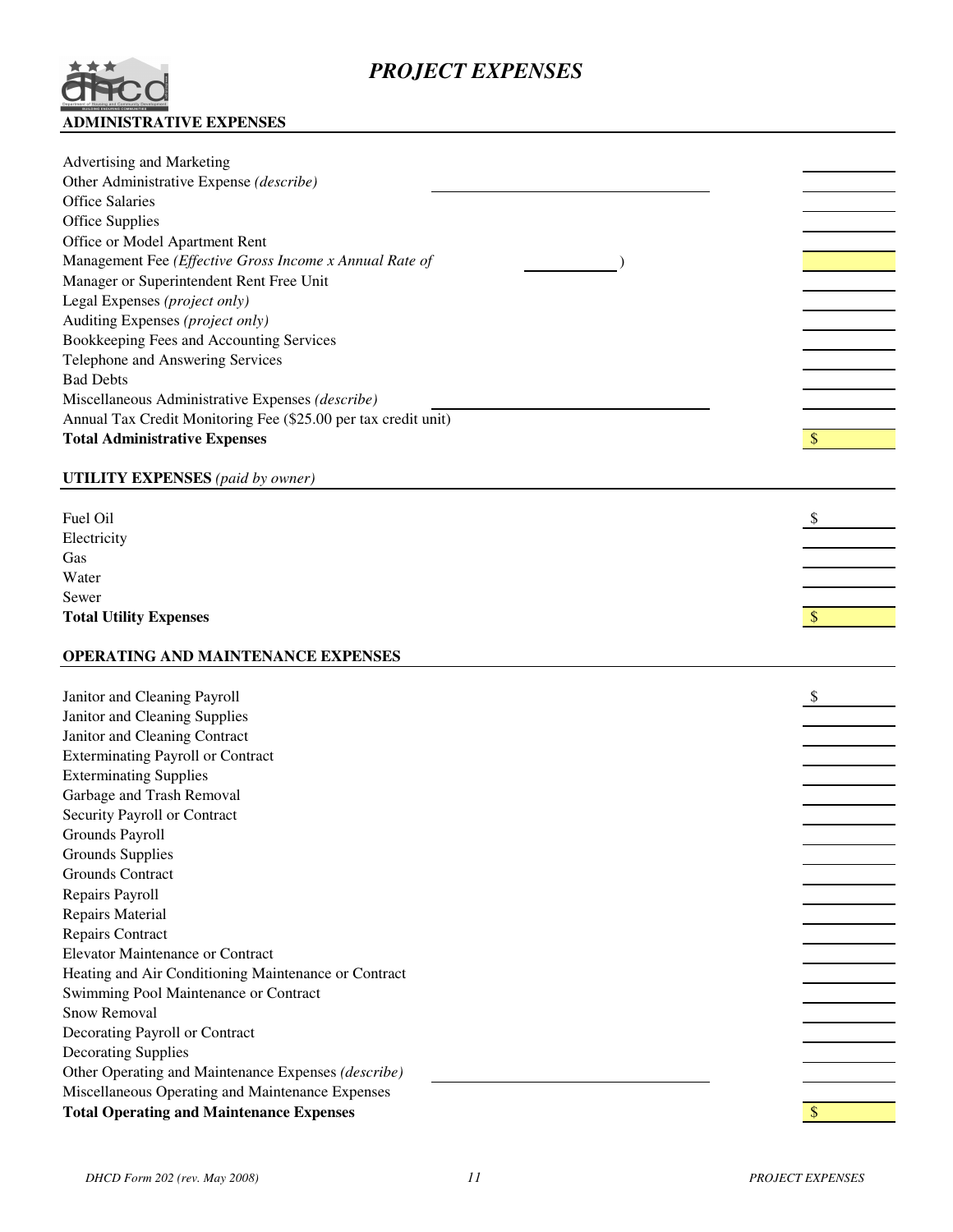# **TAXES AND INSURANCE**

| <b>Real Estate Taxes</b>                                                                 |        |        |         |  |
|------------------------------------------------------------------------------------------|--------|--------|---------|--|
| Payment in Lieu of Taxes                                                                 | Total: | Years: | Annual: |  |
| Payroll Taxes (FICA)                                                                     |        |        |         |  |
| Miscellaneous Taxes, Licenses and Permits                                                |        |        |         |  |
| Property and Liability Insurance <i>(hazard)</i>                                         |        |        |         |  |
| <b>Fidelity Bond Insurance</b>                                                           |        |        |         |  |
| Workmen's Compensation                                                                   |        |        |         |  |
| Health Insurance and Other Employee Benefits                                             |        |        |         |  |
| Other Insurance <i>(describe)</i>                                                        |        |        |         |  |
| <b>Total Taxes and Insurance</b>                                                         |        |        |         |  |
|                                                                                          |        |        |         |  |
| <b>Reserve for Replacement</b>                                                           |        |        |         |  |
| <b>Total Operating Expenses</b>                                                          |        |        |         |  |
| <b>Net Operating Income</b> ( <i>Effective Gross Income - Total Operating Expenses</i> ) |        |        |         |  |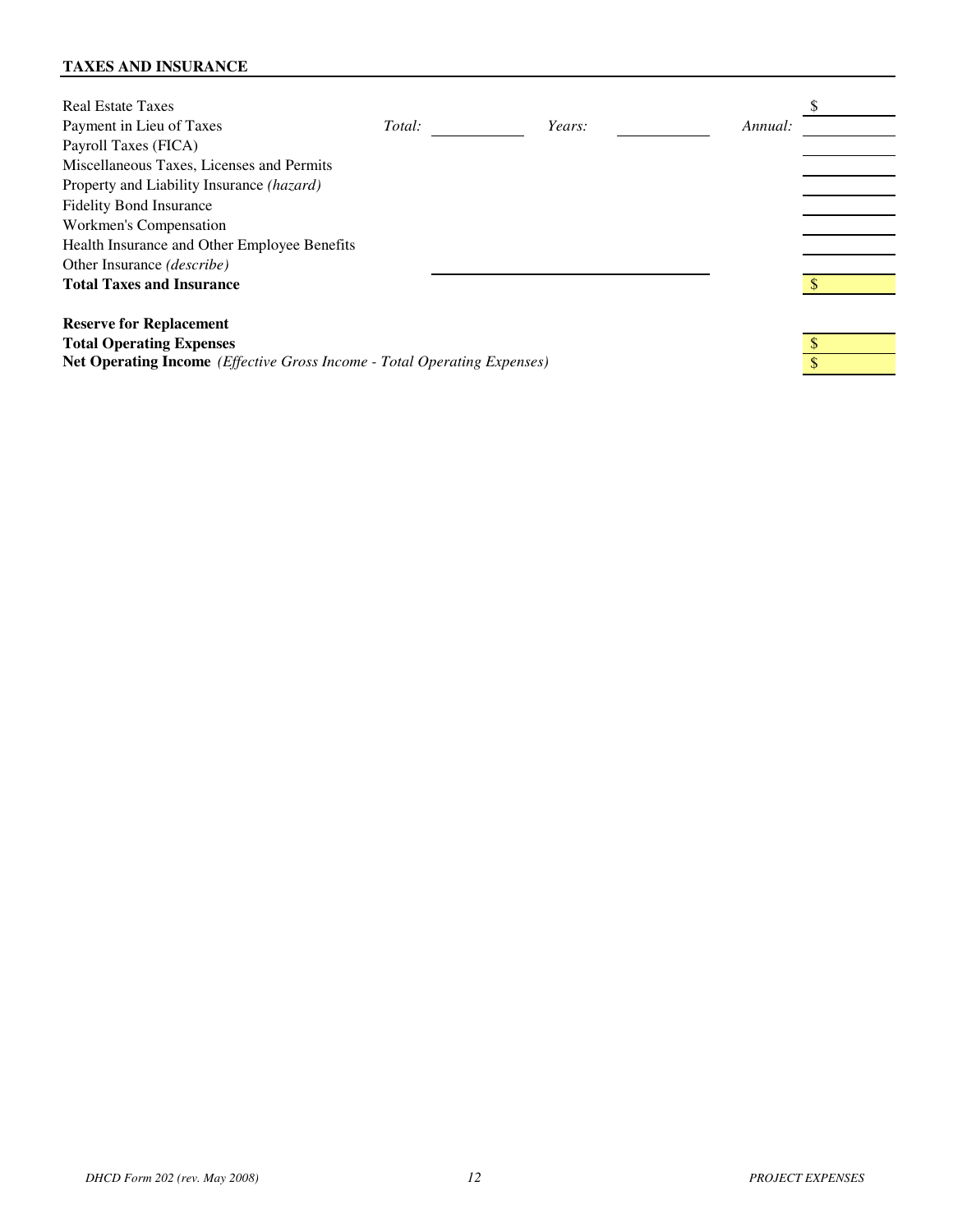

#### **Construction or Rehabilitation Costs**

|    |                                    |            | Total                | Acquisition | Construction |               |
|----|------------------------------------|------------|----------------------|-------------|--------------|---------------|
|    | Type of Uses                       | Percentage | <b>Budgeted Cost</b> | Basis*      | $Basis*$     | Not in Basis* |
| 01 | <b>Net Construction Costs</b>      |            |                      |             |              |               |
| 02 | <b>General Requirements</b>        |            |                      |             |              |               |
| 03 | <b>Builder's Profit</b>            |            |                      |             |              |               |
| 04 | Builder's General Overhead         |            |                      |             |              |               |
| 05 | <b>Bond Premium</b>                |            |                      |             |              |               |
| 06 | Other                              |            |                      |             |              |               |
| 07 | <b>Total Construction Contract</b> |            |                      |             |              |               |
| 08 | <b>Construction Contingency</b>    |            |                      |             |              |               |
| 09 | <b>Total Construction Costs</b>    |            |                      |             |              |               |

# **Fees Related to Construction or Rehabilitation**

|                 |                                          |            | Total                | Acquisition | Construction |               |
|-----------------|------------------------------------------|------------|----------------------|-------------|--------------|---------------|
|                 | Type of Uses                             | Percentage | <b>Budgeted Cost</b> | Basis*      | Basis*       | Not in Basis* |
| 10              | Architect's Design Fee                   |            |                      | \$          | ъD           | \$            |
| 11              | Architect's Supervision Fee              |            |                      |             |              |               |
| 12              | Architect Reimbursable Additional Design |            |                      |             |              |               |
| 13              | Real Estate Attorney                     |            |                      |             |              |               |
| 14              | Marketing                                |            |                      |             |              |               |
| 15              | Surveys                                  |            |                      |             |              |               |
| 16              | Soil Borings                             |            |                      |             |              |               |
| 17              | Appraisal                                |            |                      |             |              |               |
| 18              | Market Study                             |            |                      |             |              |               |
| 19              | <b>Environmental Report</b>              |            |                      |             |              |               |
| 20              | Tap Fees                                 |            |                      |             |              |               |
| $\overline{21}$ | Other:                                   |            |                      |             |              |               |
| 22              | <b>Total Fees</b>                        |            | \$                   | \$          | \$           | $\mathbb{S}$  |

# **Financing Fees and Charges**

|                 | Type of Uses                                           | Total<br><b>Budgeted Cost</b> | Acquisition<br>$Basis*$ | Construction<br>$Basis*$ | Not in Basis* |
|-----------------|--------------------------------------------------------|-------------------------------|-------------------------|--------------------------|---------------|
| 23              | <b>Construction Interest</b>                           |                               |                         |                          |               |
| 24              | <b>Real Estate Taxes</b>                               |                               |                         |                          |               |
| 25              | <b>Insurance Premium</b>                               |                               |                         |                          |               |
| $\frac{26}{27}$ | Mortgage Insurance Premium                             |                               |                         |                          |               |
|                 | Title and Recording                                    |                               |                         |                          |               |
| 28              | Financing (soft cost) Contingency                      |                               |                         |                          |               |
| 29              | Other Lenders' Origination Fees (non-syndication only) |                               |                         |                          |               |
| 30              | Other Lenders' Legal Fees (non-syndication only)       |                               |                         |                          |               |
| 31              | Other                                                  |                               |                         |                          |               |
| 32              | <b>Total Financing Fees and Charges</b>                |                               |                         |                          |               |

*\* Complete for Tax Credit Requests Only*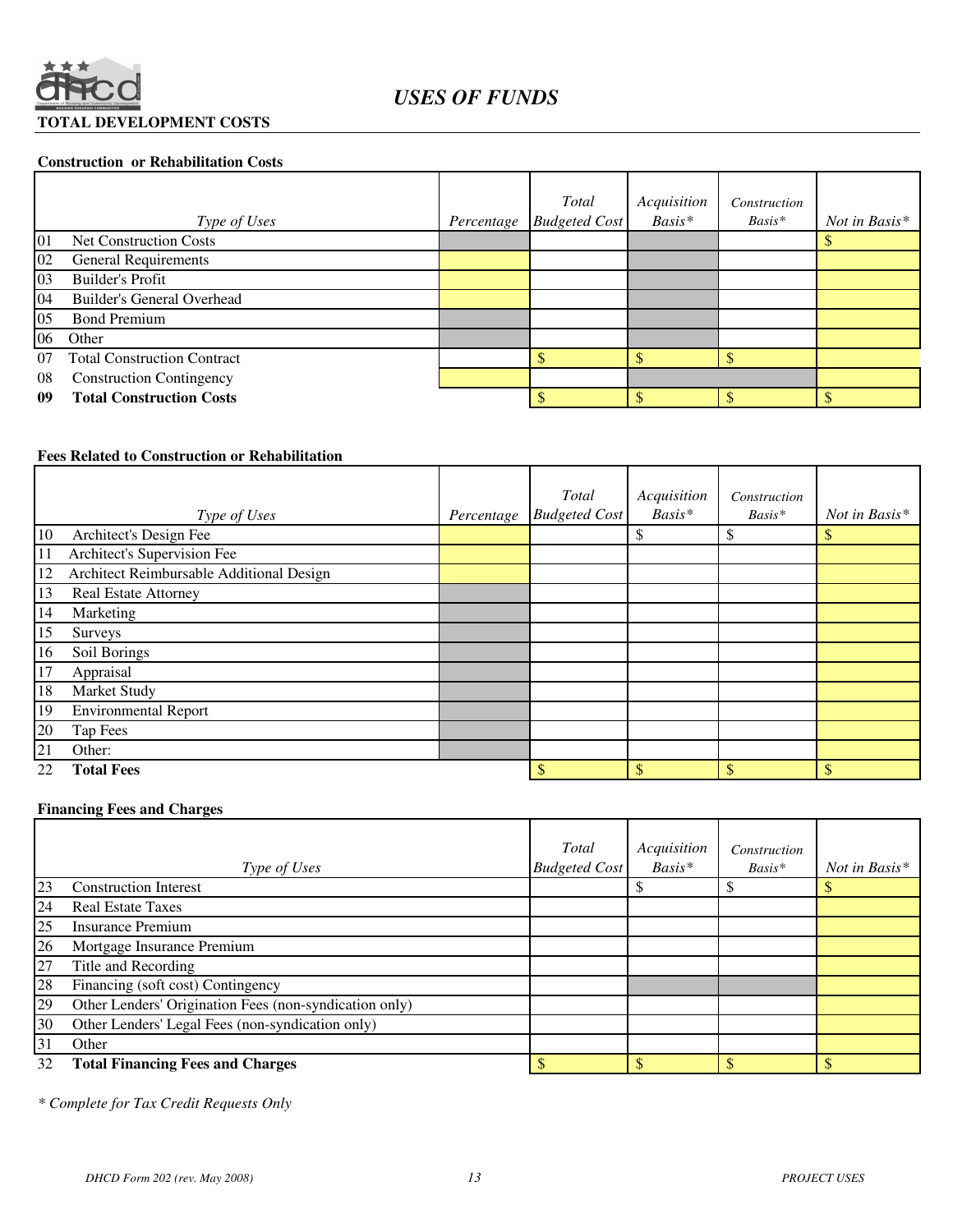# **Acquisition Costs**

|    | Type of Uses                         | Total<br><b>Budgeted Cost</b> | Acquisition<br>Basis* | Construction<br>Basis* | Not in Basis* |
|----|--------------------------------------|-------------------------------|-----------------------|------------------------|---------------|
| 33 | <b>Building Acquisition</b>          |                               |                       |                        |               |
| 34 | <b>Land Acquisition</b>              |                               |                       |                        |               |
| 35 | Carrying Charges: Describe:          |                               |                       |                        |               |
| 36 | <b>Relocation Costs</b>              |                               |                       |                        |               |
| 37 | Other                                |                               |                       |                        |               |
| 38 | <b>Total Acquisition Costs</b>       |                               |                       |                        |               |
| 39 | <b>Total Development Costs (TDC)</b> |                               |                       |                        |               |

# **OTHER USES OF FUNDS**

# **Developer's Fee**

|           |                                                      | Total                | Acquisition | Construction |               |
|-----------|------------------------------------------------------|----------------------|-------------|--------------|---------------|
|           | Type of Uses                                         | <b>Budgeted Cost</b> | $Basis*$    | $Basis*$     | Not in Basis* |
| 40        | Fee on Non-Acquisition Costs (calculate below)       |                      |             |              |               |
| <b>41</b> | Fee on Acquisition Costs (calculate below)           |                      |             |              |               |
| 42        | <b>Total Developer's Fee</b> (\$2.5 million maximum) |                      |             |              |               |

### **Syndication Related Costs**

|    | Type of Uses                           | Total<br><b>Budgeted Cost</b> | Acquisition<br>Basis* | Construction<br>$Basis*$ | Not in Basis* |
|----|----------------------------------------|-------------------------------|-----------------------|--------------------------|---------------|
| 43 | <b>Syndication Fee</b>                 |                               |                       |                          |               |
| 44 | Legal (syndication only)               |                               |                       |                          |               |
| 45 | <b>Bridge Loan Fees</b>                |                               |                       |                          |               |
| 46 | <b>Bridge Loan Interest</b>            |                               |                       |                          |               |
| 47 | <b>Organizational Costs</b>            |                               |                       |                          |               |
| 48 | Tax Credit Application Fee             |                               |                       |                          |               |
| 49 | Accounting and Auditing Fee            |                               |                       |                          |               |
| 50 | Partnership Management Fee             |                               |                       |                          |               |
| 51 | Other                                  |                               |                       |                          |               |
| 52 | <b>Total Syndication Related Costs</b> |                               |                       |                          |               |

# **Guarantees and Reserves** *(funded amounts only)*

|    | Type of Uses                         | <b>Total</b><br><b>Budgeted Cost</b> | Acquisition<br>Basis* | Construction<br>$Basis*$ | Not in Basis* |
|----|--------------------------------------|--------------------------------------|-----------------------|--------------------------|---------------|
| 53 | <b>Construction Guarantee</b>        |                                      |                       |                          |               |
| 54 | <b>Operating Reserve</b>             |                                      |                       |                          |               |
| 55 | Rent-up Reserve                      |                                      |                       |                          |               |
| 56 | Other                                |                                      |                       |                          |               |
| 57 | <b>Total Guarantees and Reserves</b> |                                      |                       |                          |               |
| 58 | <b>Total Uses of Funds</b>           |                                      |                       |                          |               |

*\* Complete for Tax Credit Requests Only*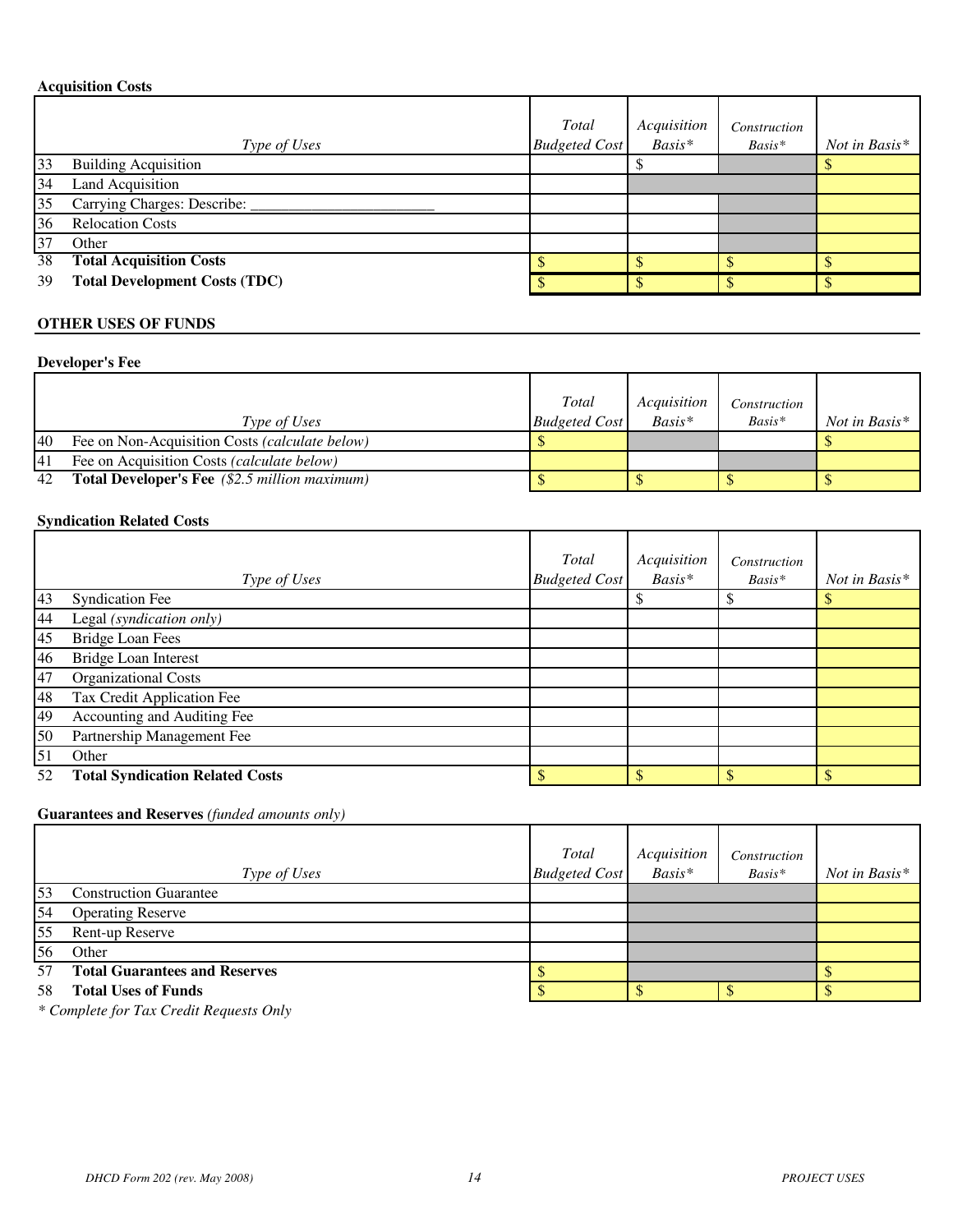# **MAXIMUM DEVELOPER'S FEE**

| <b>Fee on Non-acquisition Costs</b>                                         | Fee on Costs Over<br>\$10 Million | Fee on Costs<br>\$10 Million or<br>Less |
|-----------------------------------------------------------------------------|-----------------------------------|-----------------------------------------|
| 59<br>Total Development Costs (from line 39 above)                          |                                   |                                         |
| Less Acquisition Costs (from line 38 above)<br>60                           |                                   |                                         |
| Less Construction Contingency (from line 08 above)<br>61                    |                                   |                                         |
| 62<br>Less Financing (Soft Cost) Contingency (from line 28 above)           |                                   |                                         |
| 63<br>Non-acquisiton Costs                                                  |                                   |                                         |
| 64<br>Lesser of \$10,000,000 or Non-acquisition Costs (enter on both lines) |                                   |                                         |
| Non-acquisition Fee Basis<br>65                                             |                                   |                                         |
| 66<br>Fee Percentage                                                        | 10%                               | 15%                                     |
| 67<br>Fee on Non-acquisition Costs                                          |                                   |                                         |

# **Fee on Acquisition Costs**

- 68 Acquisition Costs *(from line 38 above)* \$
- 69 Lesser of \$10,000,000 or Acquisition Costs *(enter on both lines)*
- 70 Acquisition Fee Basis
- 71 Fee Percentage
- 

|    | 68 Acquisition Costs (from line 38 above)                            |    |     |           |               |
|----|----------------------------------------------------------------------|----|-----|-----------|---------------|
|    | 69 Lesser of \$10,000,000 or Acquisition Costs (enter on both lines) |    |     |           |               |
|    | 70 Acquisition Fee Basis                                             |    |     |           |               |
| 71 | Fee Percentage                                                       | 5% | 10% |           |               |
|    | 72 Fee on Acquisition Costs                                          |    |     | $Total =$ | $\mathcal{S}$ |
|    |                                                                      |    |     |           |               |

73 **Total Developer's Fee** *(Fee on Non-acquisition Costs + Fee on Acquisition Cost) (\$2.5 million maximum)* \$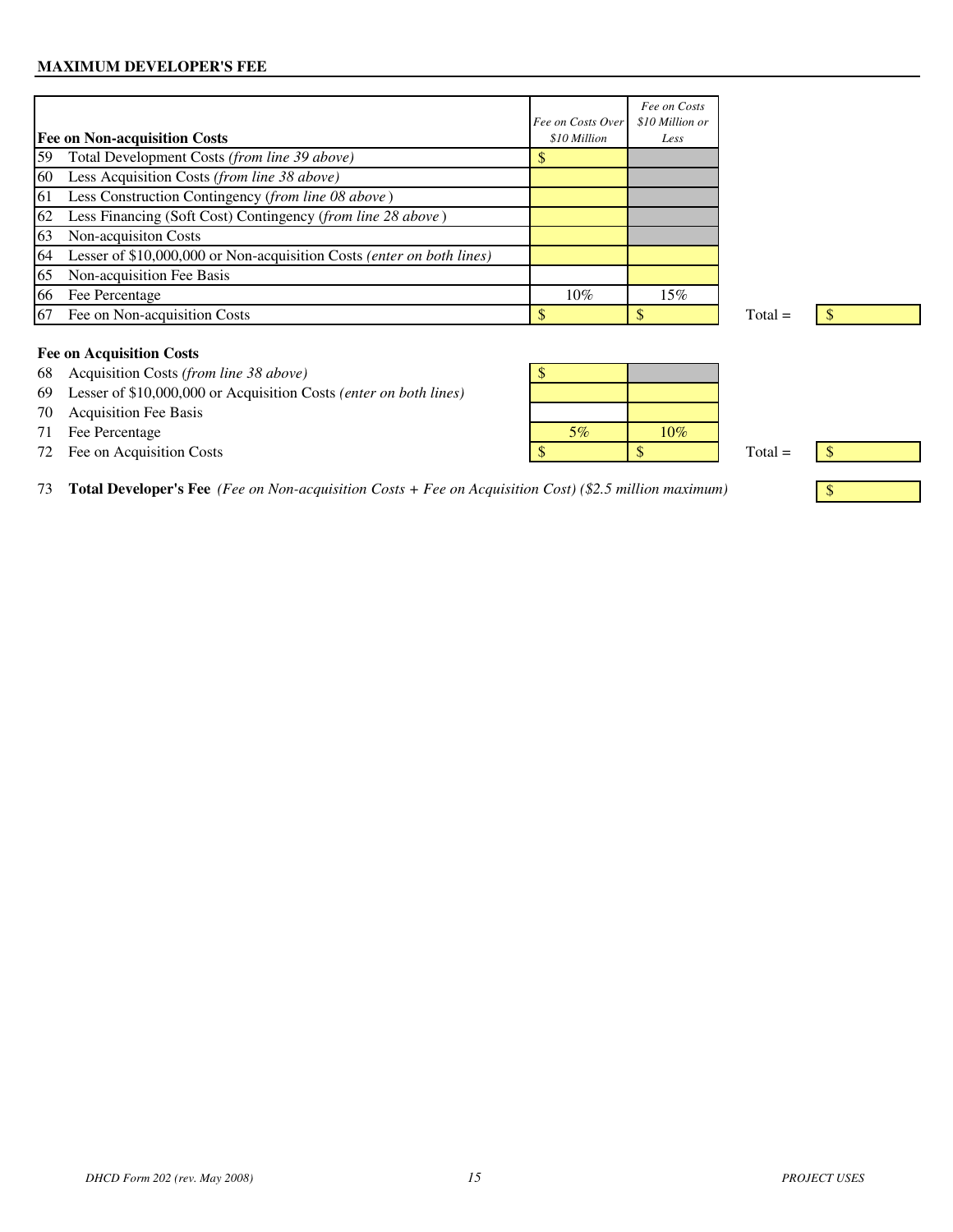

# **TOTAL DEVELOPMENT COSTS**

#### **DEBT**

# **Primary Debt Service Financing**

|                                     |                                    | Debt     |         |                      |              |           |             |
|-------------------------------------|------------------------------------|----------|---------|----------------------|--------------|-----------|-------------|
|                                     | Requested Source of Funds (Name of | Coverage | Annual  |                      | Amortization |           |             |
| Type of Funds                       | Lender)                            | Ratio    | Payment | <i>Interest Rate</i> | Period       | Loan Term | Loan Amount |
| <b>Tax-exempt Bonds</b>             |                                    |          |         | O <sub>n</sub>       |              |           |             |
| Private Loan                        |                                    |          |         |                      |              |           |             |
| <b>HPTF</b>                         | <b>DCDHCD</b>                      |          |         |                      |              |           |             |
|                                     |                                    |          |         |                      |              |           |             |
| Other                               |                                    |          |         |                      |              |           |             |
| <b>Credit Enhancement</b>           |                                    |          |         |                      |              |           |             |
| <b>Total Debt Service Financing</b> |                                    |          |         |                      |              |           |             |

# **Subordinate Debt Service Financing**

|                                                                        | Requested Source of Funds (Name of |      | DCR/% Cash If Grant, enter | Annual  |                      |           | Loan or Grant |
|------------------------------------------------------------------------|------------------------------------|------|----------------------------|---------|----------------------|-----------|---------------|
| Type of Funds                                                          | Lender)                            | Flow | <i>Y</i> here              | Payment | <i>Interest Rate</i> | Loan Term | Amount        |
| <b>HPTF</b>                                                            | <b>DCDHCD</b>                      |      |                            |         |                      |           |               |
|                                                                        |                                    |      |                            |         |                      |           |               |
|                                                                        |                                    |      |                            |         |                      |           |               |
| <b>DMH</b> Grant                                                       | <b>DCDHCD</b>                      |      |                            |         |                      |           |               |
| Other                                                                  |                                    |      |                            |         |                      |           |               |
| Other                                                                  |                                    |      |                            |         |                      |           |               |
| <b>Total Subordinate Debt Service Financing</b>                        |                                    |      |                            |         |                      |           |               |
| <b>Total Debt</b> ( <i>Debt Service</i> + <i>Cash Flow Financing</i> ) |                                    |      |                            |         |                      |           |               |
| <b>Total Debt and Grants</b>                                           |                                    |      |                            |         |                      |           |               |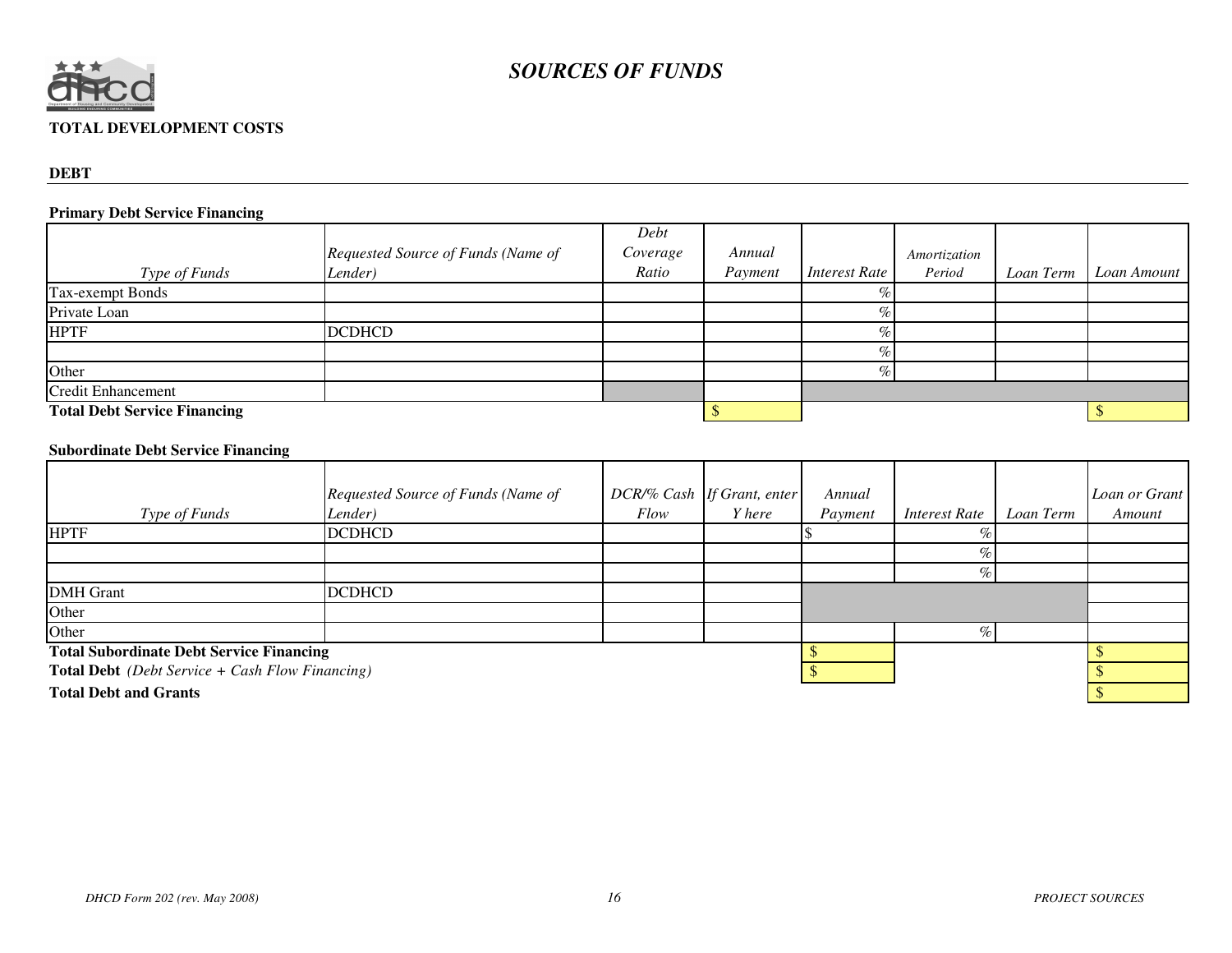| Type of Equity                                                | Source of Equity |  | Amount |  |
|---------------------------------------------------------------|------------------|--|--------|--|
| Historic Tax Credit Proceeds (from next section)              |                  |  |        |  |
| Low Income Housing Tax Credit Proceeds (from next section)    |                  |  |        |  |
| Developer's Equity (not from syndication proceeds)            |                  |  |        |  |
| Interim Income ( <i>occupied rehabilitation projects</i> )    |                  |  |        |  |
| Other:                                                        |                  |  |        |  |
| <b>Total Equity</b>                                           |                  |  |        |  |
| <b>Total Sources of Funds</b> (Total Debt and Grants+ Equity) |                  |  |        |  |

## **Maximum DHCD Loan Amount** *(cash flow financing)*

Total Uses of Funds *(from previous section)*

Debt Service Financing *(from above)*

Other Cash Flow non-DHCD Primary Financing and grants *(from above)*

Non-DHCD Primary including DHCD

Historic Tax Credit Syndication Proceeds *(from next section)*

Low Income Tax Credit Syndication Proceeds *(from next section)*

Maximum DHCD Funds Loan Amount

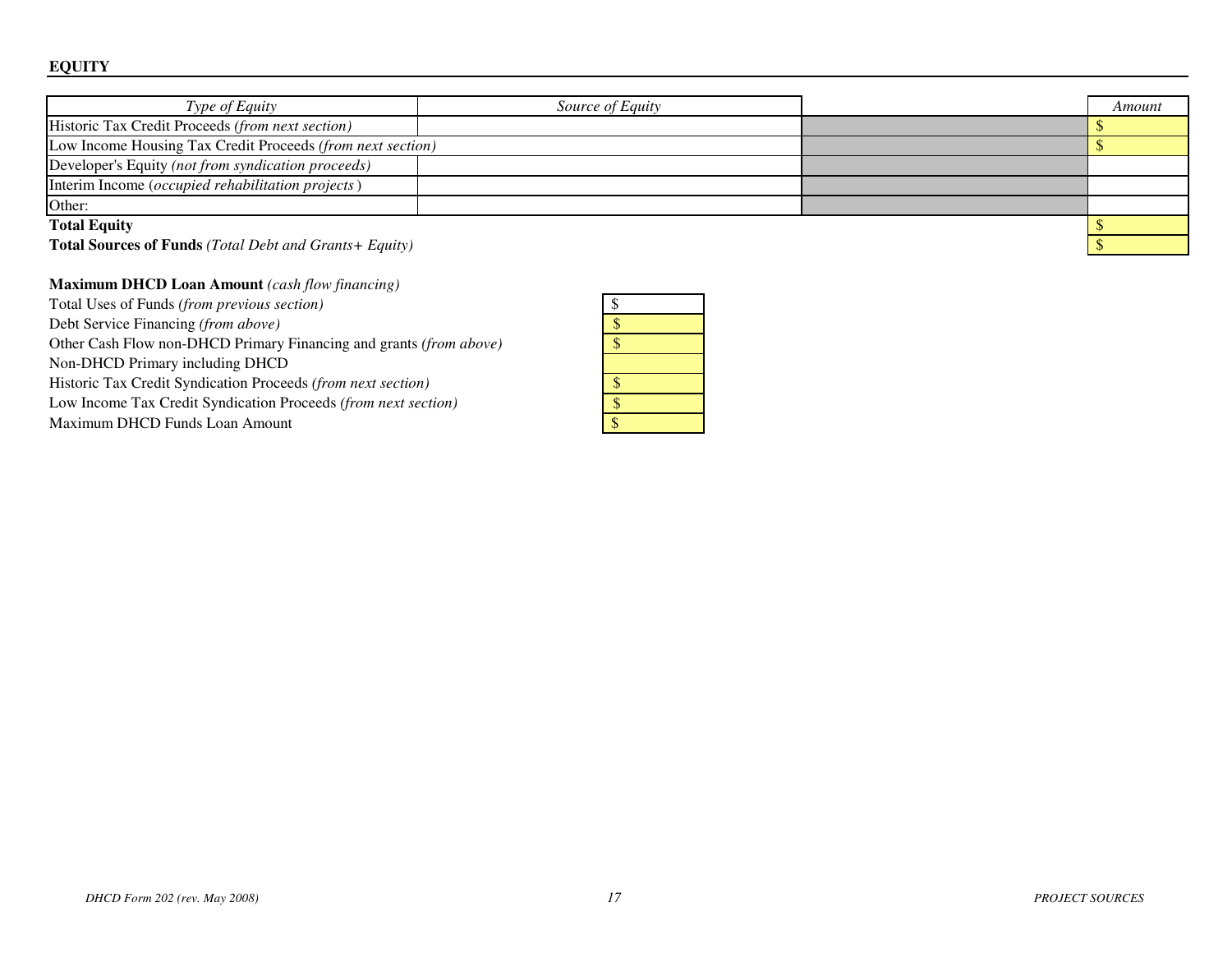

*Complete This Section Only If You Are Applying For Tax Credits*

# **Type of Low Income Housing Tax Credit Requested** *(mark all that apply)*

- □ New Construction
- Substantial Rehabilitation *(as defined in Tax Credit Regulations--Department's standard is different)*

### **EXISTING BUILDING INFORMATION**

#### **Location and Placed-in-Service Information**

| <b>Building Address</b> | Control<br>Document | Date Control<br>Document<br>Expires | Number of<br>Units | Purchase<br>Price | Date Last<br>Placed in<br>Service (PIS) | Sponsor's<br>Purchase Date | Years Between<br>PIS & Purchase<br>Date |
|-------------------------|---------------------|-------------------------------------|--------------------|-------------------|-----------------------------------------|----------------------------|-----------------------------------------|
|                         |                     |                                     |                    | \$                |                                         |                            |                                         |
|                         |                     |                                     |                    |                   |                                         |                            |                                         |
|                         |                     |                                     |                    |                   |                                         |                            |                                         |
|                         |                     |                                     |                    |                   |                                         |                            |                                         |
|                         |                     |                                     |                    |                   |                                         |                            |                                         |
|                         |                     |                                     |                    |                   |                                         |                            |                                         |
|                         |                     |                                     |                    |                   |                                         |                            |                                         |
|                         |                     |                                     |                    |                   |                                         |                            |                                         |
|                         |                     |                                     |                    |                   |                                         |                            |                                         |
|                         |                     |                                     |                    |                   |                                         |                            |                                         |
|                         |                     |                                     |                    |                   |                                         |                            |                                         |
|                         |                     |                                     |                    |                   |                                         |                            |                                         |
|                         |                     |                                     |                    |                   |                                         |                            |                                         |
|                         |                     |                                     |                    |                   |                                         |                            |                                         |
| Total                   |                     |                                     |                    | \$<br>$\sim$      |                                         |                            |                                         |

#### **Substantial Rehabilitation Determination** *(for Tax Credit eligibility--Department's standard is different)*

Total rehabilitation related costs equal: \$

Total rehabilitation related costs must exceed the greater of the following tests *(mark one box only)*

| $\Box$ Costs are at least \$6000 per unit:                     | Total Units | $\bar{x}$ \$6000 = |  |
|----------------------------------------------------------------|-------------|--------------------|--|
| $\Box$ Costs are at least 20% of the project's adjusted basis: | Basis \$    | $x 20\% =$         |  |

### **ELECTIONS**

**Minimum Set-aside Election** *(mark one box only)*

 $\Box$  20% of the units will be occupied by households with income below 50% of the area median

 $\Box$  40% of the units will be occupied by households with income below 60% of the area median

#### **Rent Floor Election**

The rent floor for the project will be established as of *(mark one box only)*

- $\square$  Date of allocation
- $\Box$  Date the project is placed in service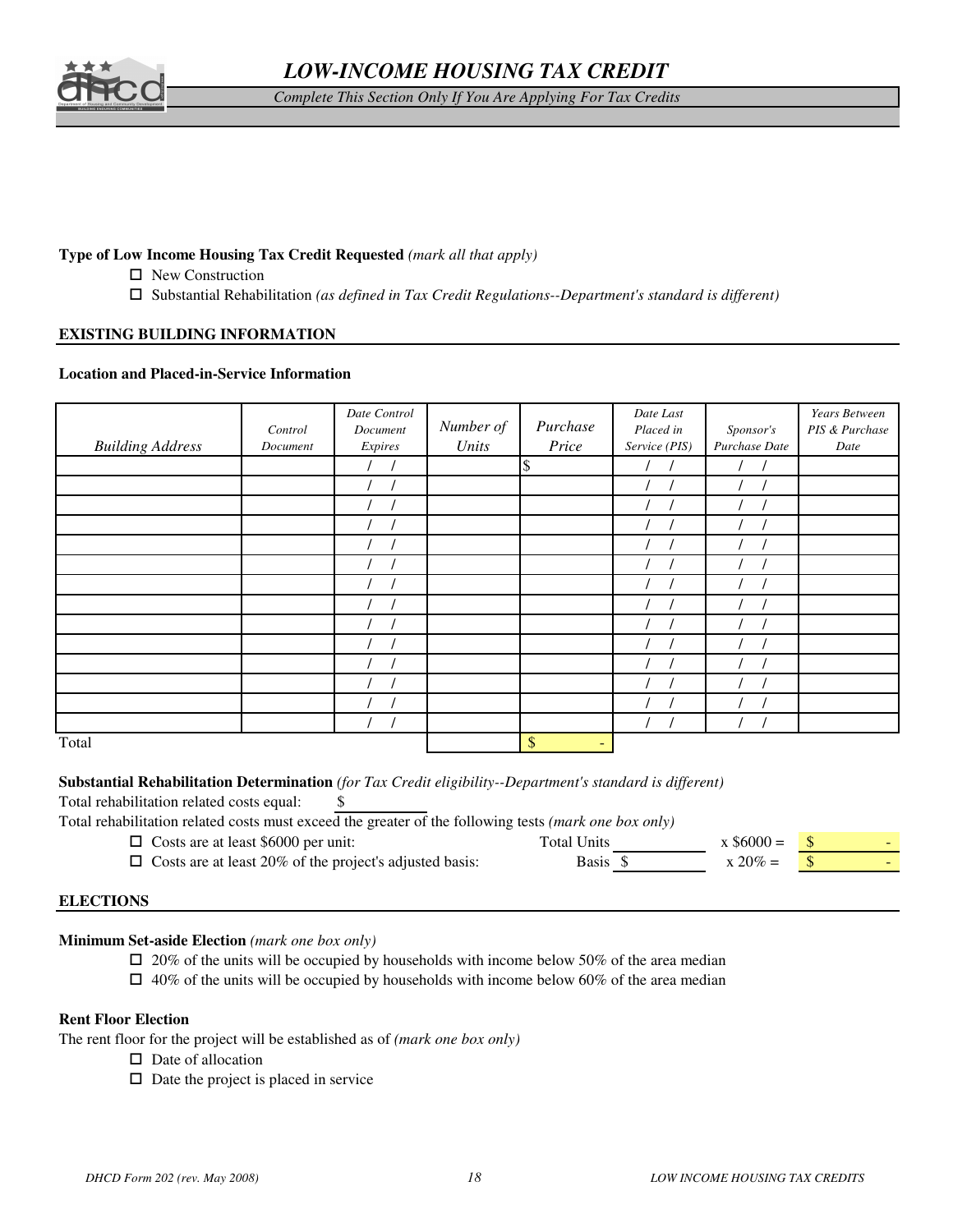#### **SYNDICATION INFORMATION**

| <b>Name of Syndicator</b>                    |                                       |
|----------------------------------------------|---------------------------------------|
| Contact                                      | Phone<br>$\overline{\phantom{0}}$     |
|                                              |                                       |
| <b>Type of Offering</b> (mark one box only)  | <b>Schedule for Funds to be Paid</b>  |
| $\Box$ Public                                | Percent Paid Amount Paid<br>Date Paid |
| $\Box$ Private                               | %                                     |
|                                              |                                       |
| <b>Type of Investors</b> (mark one box only) | $\%$                                  |
| $\Box$ Individuals                           | $\%$                                  |
| $\Box$ Fund                                  | $\%$                                  |
| $\Box$ Corporation                           | %                                     |

# **CALCULATION OF TAX CREDIT AMOUNT**

#### **Maximum Low-Income Housing Tax Credit Based on Eligible Costs**

|                                                                    | Acquisition  | Construction |
|--------------------------------------------------------------------|--------------|--------------|
| Description                                                        | <b>Basis</b> | <b>Basis</b> |
| Total Uses of Funds (from Uses of Funds worksheet)                 |              |              |
| Federal Grants Financing Qualifying Costs (list below)             |              |              |
| Other Non-qualifying Financing                                     |              |              |
| Value of Commercial Space                                          |              |              |
| Non-qualifying Units of Higher Quality                             |              |              |
| Federal Historic Tax Credit                                        |              |              |
| <b>Adjusted Project Costs</b>                                      |              |              |
| Adjustment for Qualified Census Tract (130% maximum)               |              | $\%$         |
| <b>Eligible Basis</b>                                              | \$           | \$           |
| Applicable Fraction (calculate below)                              | $\%$         | $\%$         |
| <b>Qualified Basis</b>                                             |              |              |
| Applicable Percentage (construction basis qualified for 4% or 9%?) | $4\%$        | $9\%$        |
| <b>Low Income Housing Tax Credit Eligible</b>                      |              |              |

# **Estimated Low-Income Housing Tax Credit Syndication Proceeds**

| Description                                                                  | Amount |
|------------------------------------------------------------------------------|--------|
| Combined Low Income Housing Tax Credit Eligible (result from previous table) |        |
| Tax Credit Period (10 years)                                                 | x 10   |
| Total Tax Credit Received Over Period                                        |        |
| Raise Ratio from Syndicator's Proposal                                       |        |
| Gross Proceeds from Low Income Housing Tax Credit                            |        |
| Gross Proceeds from Historic Tax Credit (calculate below)                    |        |
| <b>Total Equity from Syndication Proceeds</b>                                |        |

# **Maximum Low-Income Housing Tax Credit Based on Proceeds Needed**

| <b>Description</b>                                                                         | Amount    |
|--------------------------------------------------------------------------------------------|-----------|
| [Proceeds Needed (enter lesser of Total Equity from Syndication Proceeds or Financing Gap) |           |
| Gross Proceeds from Historic Tax Credit (calculate below)                                  |           |
| Low Income Housing Tax Credit Syndication Proceeds (to Sources of Funds worksheet)         |           |
| Raise Ratio from Syndicator's Proposal                                                     |           |
| Total Tax Credit Received Over Period                                                      |           |
| Tax Credit Period (10 years)                                                               | $\div 10$ |
| <b>Maximum Low-Income Housing Tax Credit</b>                                               |           |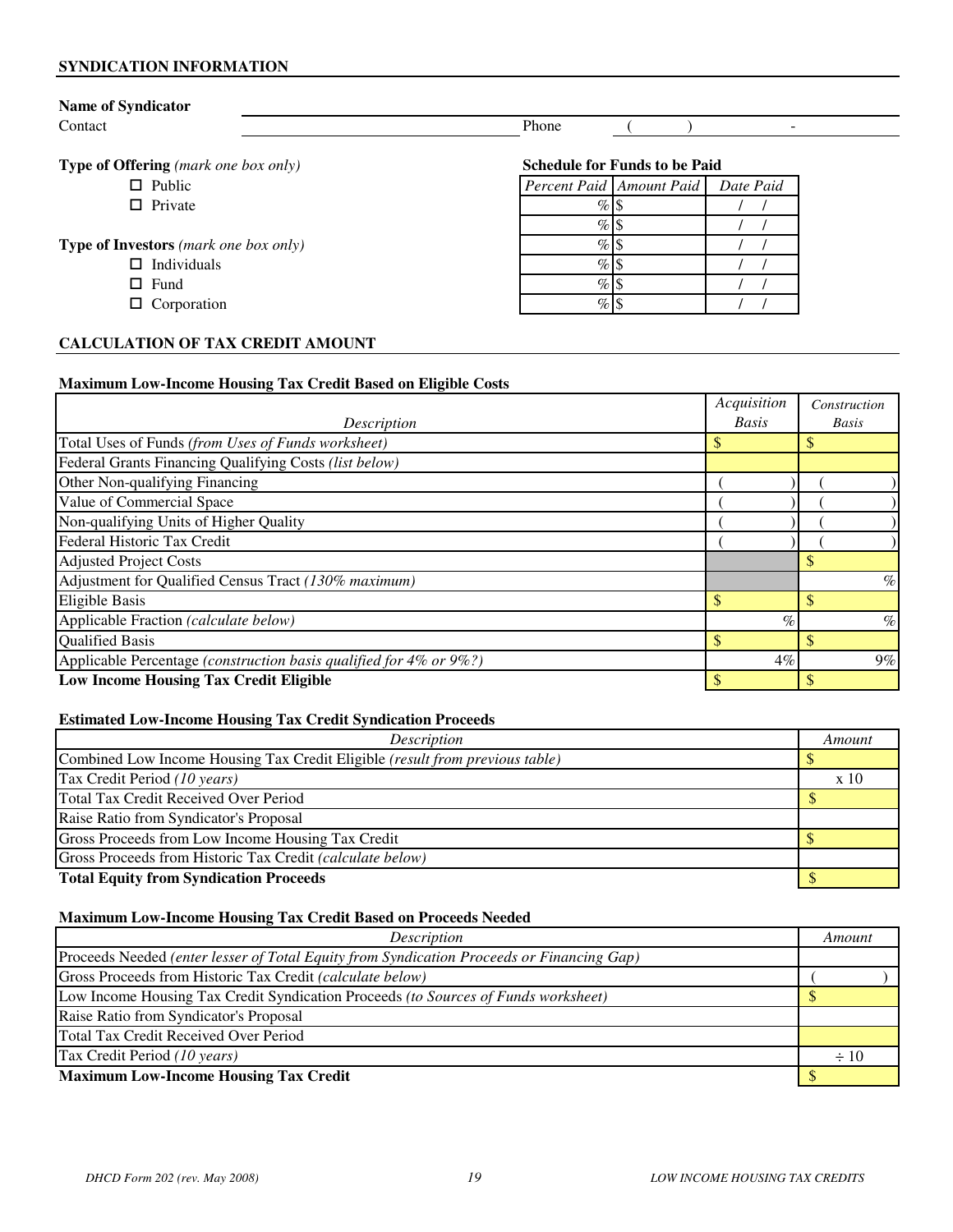### **Sources of Federal Financing**

Show all direct and indirect federal funds financing qualified costs below

| Other                      |  |
|----------------------------|--|
| <b>Total Federal Funds</b> |  |

### **Applicable Fraction**

The applicable fraction is the lesser of the following formulas *(mark one box only)*

| $\Box$ Percent of Units | $\Box$ Percent of Square Footage |  |
|-------------------------|----------------------------------|--|
| Low Income Units        | Low Income Sq. Ft.               |  |
| <b>Total Units</b>      | Total Sq. Ft.                    |  |
| Unit Percentage         | Sq. Ft. Percentage               |  |
|                         |                                  |  |

| <b>Percent of Square Footage</b> |  |
|----------------------------------|--|
| Low Income Sq. Ft.               |  |
| Total Sq. Ft.                    |  |
| Sq. Ft. Percentage               |  |

#### **Gross Proceeds from Historic Tax Credits**

Historic Tax Credit \$ Raise Ratio from Syndicator's Proposal x Gross Proceeds from Historic Tax Credit *(to Sources of Funds worksheet)* \$

| S |  |
|---|--|
| X |  |
|   |  |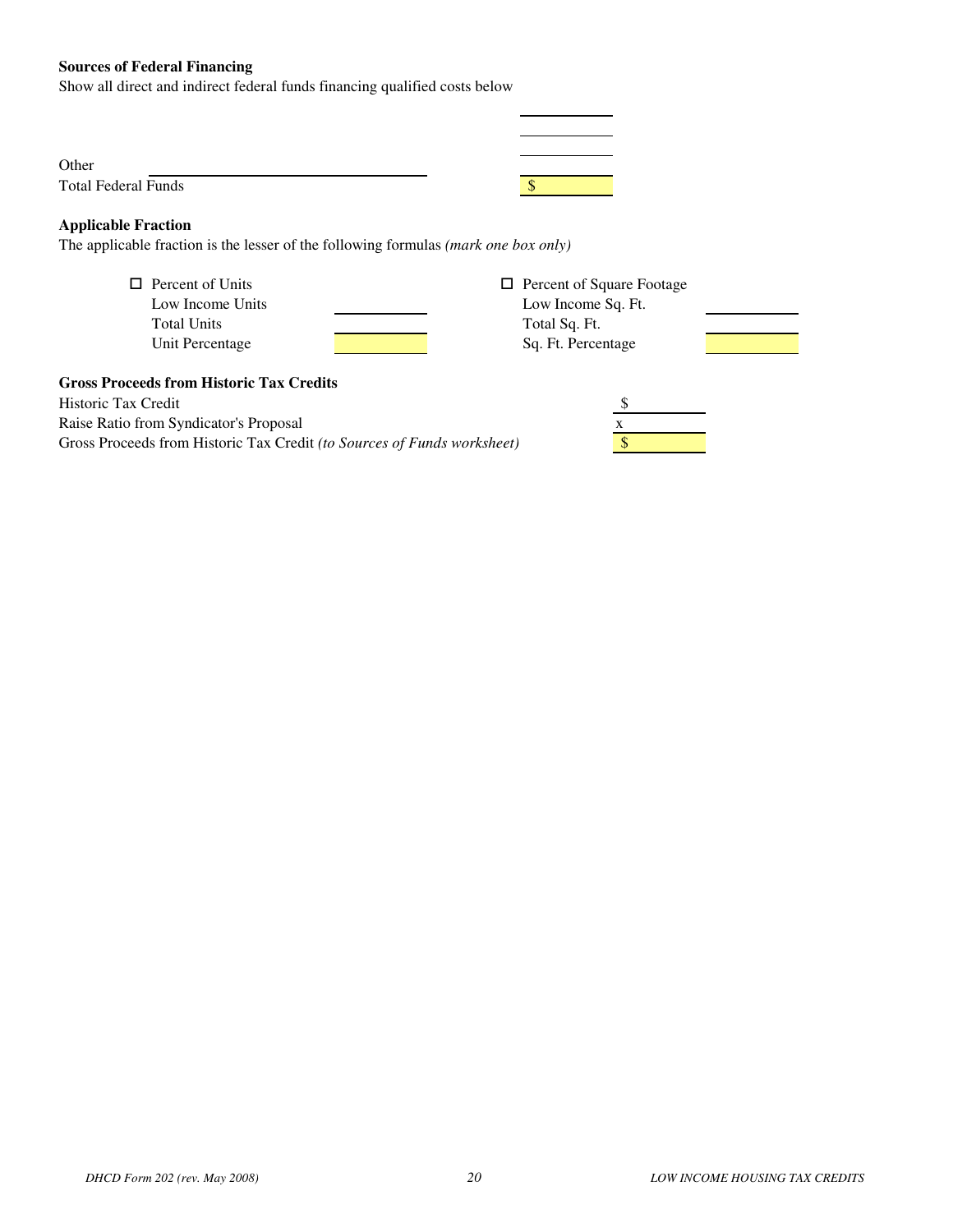

# *PROJECT SUMMARY INFORMATION*

#### **Project Information**

| 110 juli 1111 011114 11011            |                |                                  |       |  |
|---------------------------------------|----------------|----------------------------------|-------|--|
| Project Name                          |                |                                  |       |  |
| Address                               |                |                                  |       |  |
| City and State                        | Washington, DC | Zip Code                         | #REF! |  |
| Sponsor                               |                |                                  |       |  |
| <b>Funding Applied For</b>            |                | <b>Occupancy Restrictions</b>    |       |  |
| Housing Production Trust Fund         |                | \$<br>Units 30% or less of AMI   |       |  |
| Low-Income Housing Tax Credit (LIHTC) |                | Units at $51-60\%$ of AMI        |       |  |
| Other:                                | #REF!          | \$<br>Units at $61-80\%$ of AMI  |       |  |
| Department of Mental Health           |                | \$<br>Units at $81-100\%$ of AMI |       |  |
|                                       |                | Units at market rates            |       |  |

Total Units

#### **PROJECT INCOME (***Effective Gross Income* **)**

|                                       |                                     | Years Until |          |                    |
|---------------------------------------|-------------------------------------|-------------|----------|--------------------|
|                                       |                                     | Sustaining  | Annual   |                    |
| Source of Income                      | Total Units Vacancy Rate Annual EGI | Occupancy   | Trending | <b>Trended EGI</b> |
| Low-Income Units                      |                                     |             | $\%$     |                    |
| <b>Market Rate Units</b>              |                                     |             | $\%$     |                    |
| Nonresidential                        |                                     |             | $\%$     |                    |
| Total                                 |                                     |             |          |                    |
| <b>Trended Effective Gross Income</b> |                                     |             |          |                    |

#### **PROJECT EXPENSES**

|                                                                                          |         | Years Until |          |                |  |  |
|------------------------------------------------------------------------------------------|---------|-------------|----------|----------------|--|--|
|                                                                                          | Annual  | Sustaining  | Annual   | <b>Trended</b> |  |  |
| <i>Expense Categories</i>                                                                | Expense | Occupancy   | Trending | Expense        |  |  |
| Administrative                                                                           |         |             | $\%$     |                |  |  |
| Management Fee (Effective Gross Income x percentage)                                     |         |             |          |                |  |  |
| <b>Utilities</b>                                                                         |         |             | $\%$     |                |  |  |
| Operating and Maintenance                                                                |         |             | $\%$     |                |  |  |
| Taxes and Insurance                                                                      |         |             | $\%$     |                |  |  |
| <b>Reserve for Replacement</b>                                                           |         |             | %        |                |  |  |
| <b>Total Project Expenses</b>                                                            |         |             |          |                |  |  |
| <b>Trended Net Operating Income</b> ( <i>Effective Gross Income - Project Expenses</i> ) |         |             |          |                |  |  |
| <b>Annual Debt Service Financing Payments</b>                                            |         |             |          |                |  |  |
| <b>Annual Cash Flow Financing Payments</b>                                               |         |             |          |                |  |  |
| <b>Remaining Cash Flow</b> (Net Operating Income - Financing Payments)                   |         |             |          |                |  |  |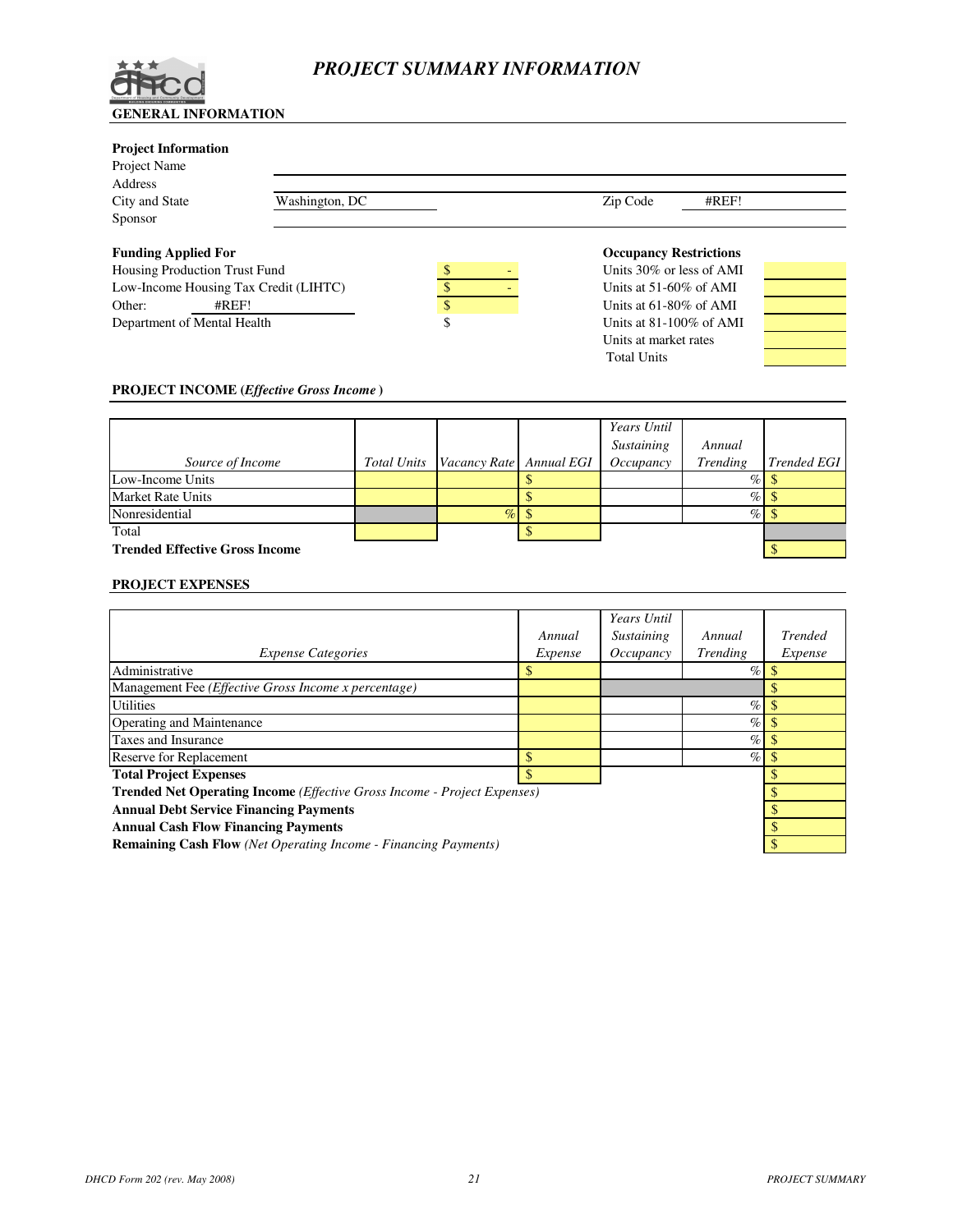# **SOURCES OF FUNDS**

# **Primary Debt Service Financing**

|                                     |               | Debt     |                      | Amortization |           | Annual  |        |
|-------------------------------------|---------------|----------|----------------------|--------------|-----------|---------|--------|
| Source of Funds                     | Lender        | Coverage | <b>Interest Rate</b> | Term         | Loan Term | Payment | Amount |
| Tax-exempt Bonds                    |               |          | $\%$                 |              |           |         |        |
| Private Loan                        |               |          | $\%$                 |              |           |         |        |
| <b>HPTF</b>                         | <b>DCDHCD</b> |          | $\%$                 |              |           |         |        |
|                                     |               |          | $\%$                 |              |           |         |        |
| Other                               |               |          | $\%$                 |              |           |         |        |
| <b>Total Debt Service Financing</b> |               |          |                      |              |           |         |        |

# **Subordinate Debt Service Financing**

|                                  |               |  |               |           | Annual  |        |  |
|----------------------------------|---------------|--|---------------|-----------|---------|--------|--|
| Requested Source of Funds        | Lender        |  | Interest Rate | Loan Term | Payment | Amount |  |
| <b>HPTF</b>                      | <b>DCDHCD</b> |  |               |           |         |        |  |
|                                  |               |  |               |           |         |        |  |
|                                  |               |  |               |           |         |        |  |
| <b>OTHER</b>                     |               |  |               |           |         |        |  |
| <b>Total Cash Flow Financing</b> |               |  |               |           |         |        |  |

**Equity**

| Type of Equity                                                 | Source of Equity | Amount |  |  |
|----------------------------------------------------------------|------------------|--------|--|--|
| Developer's Equity (not from syndication proceeds)             |                  |        |  |  |
| Interim Income (occupied rehabilitation projects)              |                  |        |  |  |
| Historic Tax Credit Proceeds                                   |                  |        |  |  |
| Low Income Housing Tax Credit Proceeds                         |                  |        |  |  |
| <b>Total Equity</b>                                            |                  |        |  |  |
| <b>Total Sources of Funds</b> (must equal Total Uses of Funds) |                  |        |  |  |

#### **USES OF FUNDS**

| Type of Uses                                   | Amount |
|------------------------------------------------|--------|
| <b>Construction or Rehabilitation Costs</b>    |        |
| Fees Related to Construction or Rehabilitation |        |
| Financing Fees and Charges                     |        |
| <b>Acquisition Costs</b>                       |        |
| <b>Total Development Costs</b>                 |        |
| <b>Syndication Related Costs</b>               |        |
| Guarantees and Reserves                        |        |
| Developer's Fee                                |        |
| <b>Total Uses of Funds</b>                     |        |

#### **PROJECT DESCRIPTION**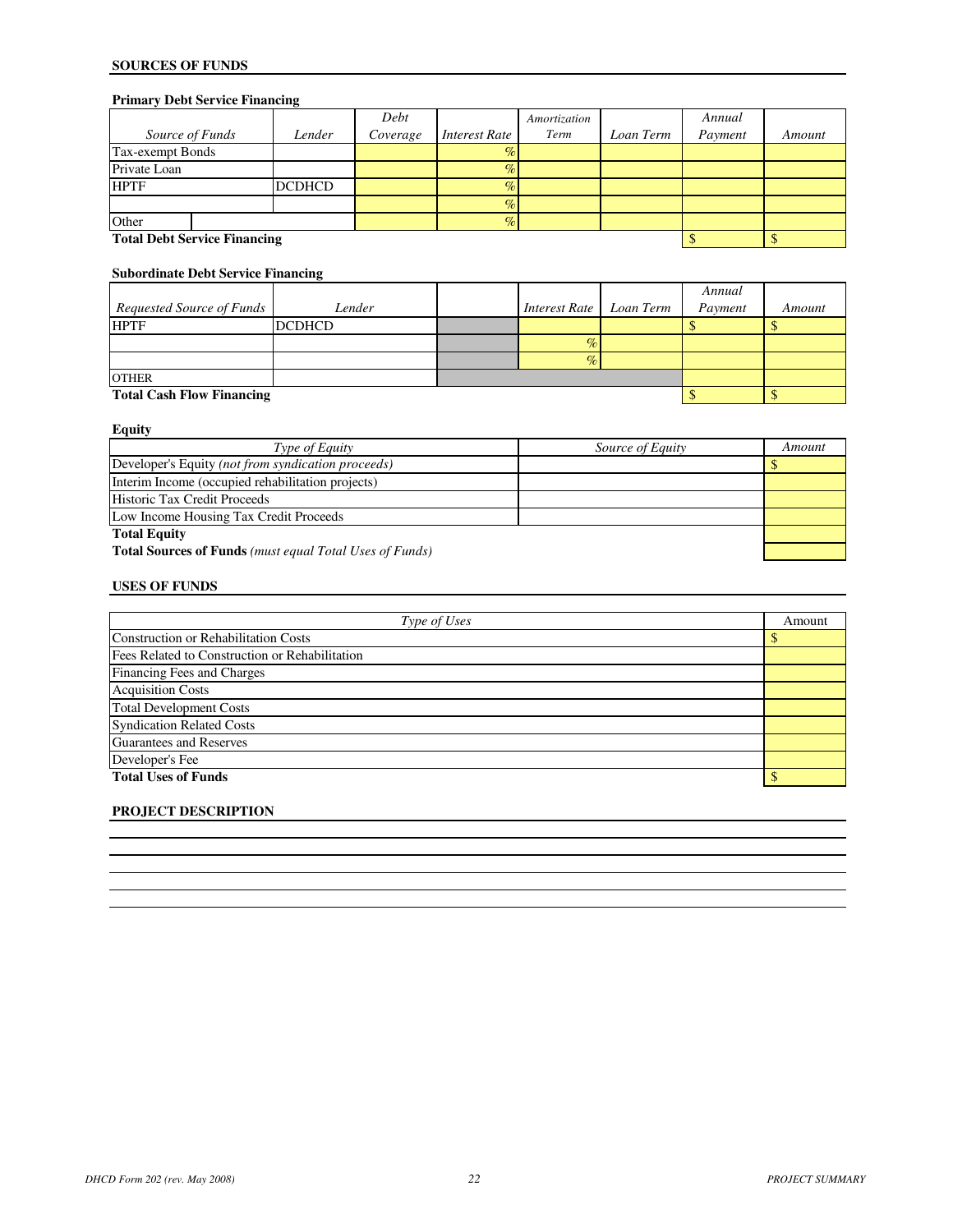

# **20-YEAR OPERATING PRO FORMA:**

| Income                        | Year 1 | Year 2 | Year 3 | Year 4 | Year 5 | Year 6 | Year 7 |
|-------------------------------|--------|--------|--------|--------|--------|--------|--------|
| Low Income Units              |        |        |        |        |        |        |        |
| <b>Market Rate Units</b>      |        |        |        |        |        |        |        |
| Nonresidential                |        |        |        |        |        |        |        |
| Gross Project Income          |        |        |        |        |        |        |        |
| Vacancy Allowance             |        |        |        |        |        |        |        |
| <b>Effective Gross Income</b> |        |        |        |        |        |        |        |

#### **Expenses**

| Administrative              |  |  |  |  |  |  |  |  |
|-----------------------------|--|--|--|--|--|--|--|--|
| Management Fee              |  |  |  |  |  |  |  |  |
| <b>Utilities</b>            |  |  |  |  |  |  |  |  |
| Maintenance                 |  |  |  |  |  |  |  |  |
| Taxes and Insurance         |  |  |  |  |  |  |  |  |
| <b>Replacement Reserve</b>  |  |  |  |  |  |  |  |  |
| <b>Total Expenses</b>       |  |  |  |  |  |  |  |  |
| <b>Net Operating Income</b> |  |  |  |  |  |  |  |  |

# **Primary Debt Service Financing**

| Tax-exempt Bonds           |       |       |       |       |       |       |       |
|----------------------------|-------|-------|-------|-------|-------|-------|-------|
| Private Loan               |       |       |       |       |       |       |       |
| <b>HPTF</b>                |       |       |       |       |       |       |       |
| <b>DHS</b>                 | #REF! | #REF! | #REF! | HREF! | HREF! | #REF! | #REF! |
|                            |       |       |       |       |       |       |       |
| Other                      |       |       |       |       |       |       |       |
|                            |       |       |       |       |       |       |       |
| <b>Total Debt Service</b>  |       |       |       |       |       |       |       |
| <b>Cash Flow</b>           |       |       |       |       |       |       |       |
| <b>Debt Coverage Ratio</b> |       |       |       |       |       |       |       |

# **Subordinate Debt Service Financing (displays grants and loans)**

| <b>HPTF</b>                 |  |  |  |  |
|-----------------------------|--|--|--|--|
|                             |  |  |  |  |
|                             |  |  |  |  |
| Other                       |  |  |  |  |
|                             |  |  |  |  |
| <b>Total Cash Flow Debt</b> |  |  |  |  |
| <b>Remaining Cash Flow</b>  |  |  |  |  |
| <b>Debt Coverage Ratio</b>  |  |  |  |  |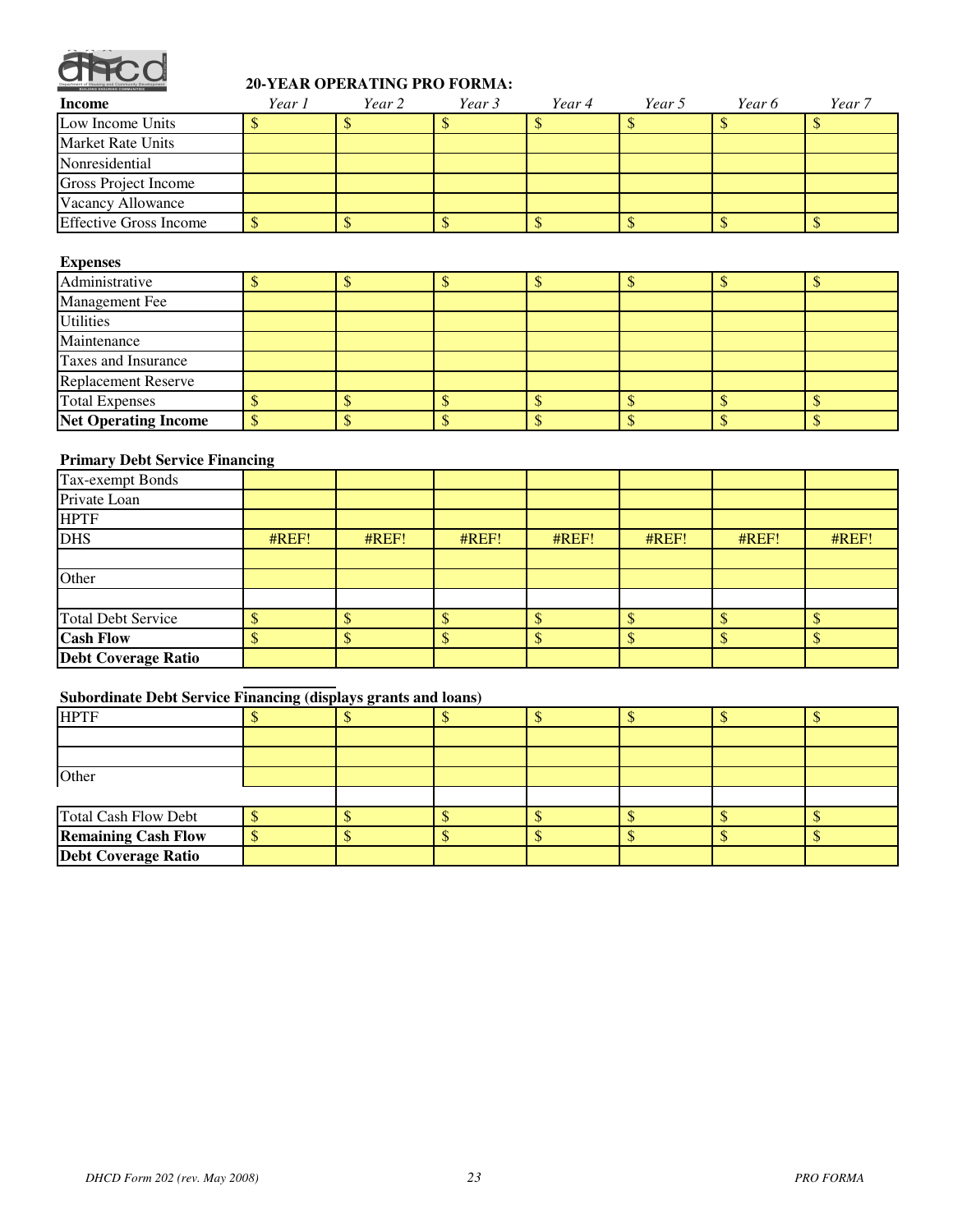

| <b>Income</b>                 | Year 8 | Year 9 | Year 10 | Year 11 | Year 12 | Year 13 | Year 14 |
|-------------------------------|--------|--------|---------|---------|---------|---------|---------|
| Low Income Units              |        |        |         |         |         |         |         |
| <b>Market Rate Units</b>      |        |        |         |         |         |         |         |
| Nonresidential                |        |        |         |         |         |         |         |
| Gross Project Income          |        |        |         |         |         |         |         |
| Vacancy Allowance             |        |        |         |         |         |         |         |
| <b>Effective Gross Income</b> |        |        |         |         |         |         |         |

### **Expenses**

| Administrative              |  |  |  |  |
|-----------------------------|--|--|--|--|
| <b>Management Fee</b>       |  |  |  |  |
| <b>Utilities</b>            |  |  |  |  |
| Maintenance                 |  |  |  |  |
| Taxes and Insurance         |  |  |  |  |
| <b>Replacement Reserve</b>  |  |  |  |  |
| <b>Total Expenses</b>       |  |  |  |  |
| <b>Net Operating Income</b> |  |  |  |  |

# **Primary Debt Service Finan**

| Tax-exempt Bonds           |       |       |       |       |       |       |       |
|----------------------------|-------|-------|-------|-------|-------|-------|-------|
| Private Loan               |       |       |       |       |       |       |       |
| <b>HPTF</b>                |       |       |       |       |       |       |       |
| <b>DHS</b>                 | #REF! | #REF! | #REF! | HREF! | #REF! | #REF! | #REF! |
|                            |       |       |       |       |       |       |       |
| Other                      |       |       |       |       |       |       |       |
|                            |       |       |       |       |       |       |       |
| <b>Total Debt Service</b>  |       |       |       |       |       |       |       |
| <b>Cash Flow</b>           |       |       |       |       |       |       |       |
| <b>Debt Coverage Ratio</b> |       |       |       |       |       |       |       |

# **Subordinate Debt Service F**

| <b>HPTF</b>                |  |  |  |  |
|----------------------------|--|--|--|--|
|                            |  |  |  |  |
|                            |  |  |  |  |
| Other                      |  |  |  |  |
|                            |  |  |  |  |
| Total Cash Flow Debt       |  |  |  |  |
| <b>Remaining Cash Flow</b> |  |  |  |  |
| <b>Debt Coverage Ratio</b> |  |  |  |  |